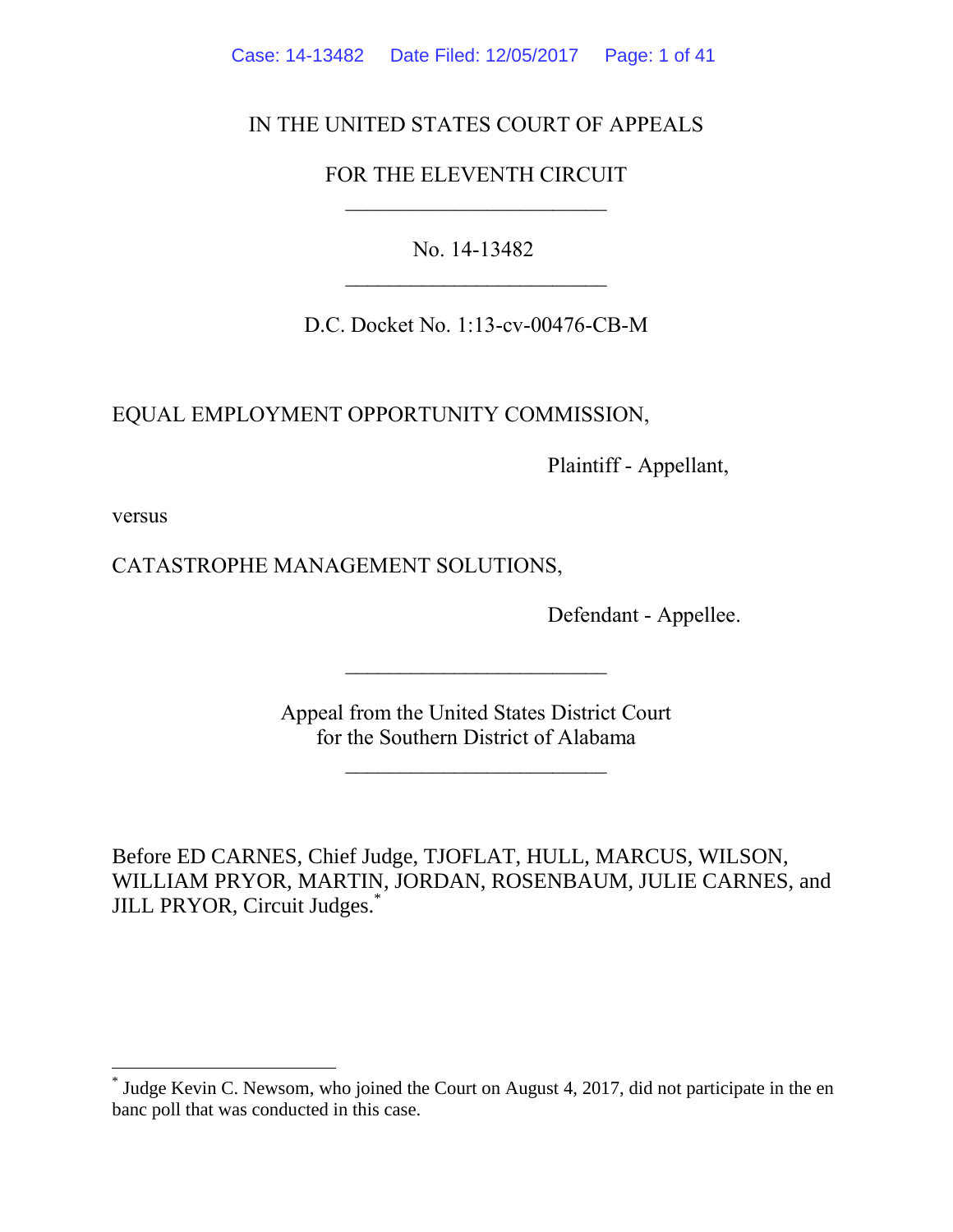# BY THE COURT:

A petition for rehearing having been filed and a member of this Court in active service having requested a poll on whether this case should be reheard by the Court sitting en banc, and a majority of the judges in active service on this Court having voted against granting a rehearing en banc, it is ORDERED that this case will not be reheard en banc.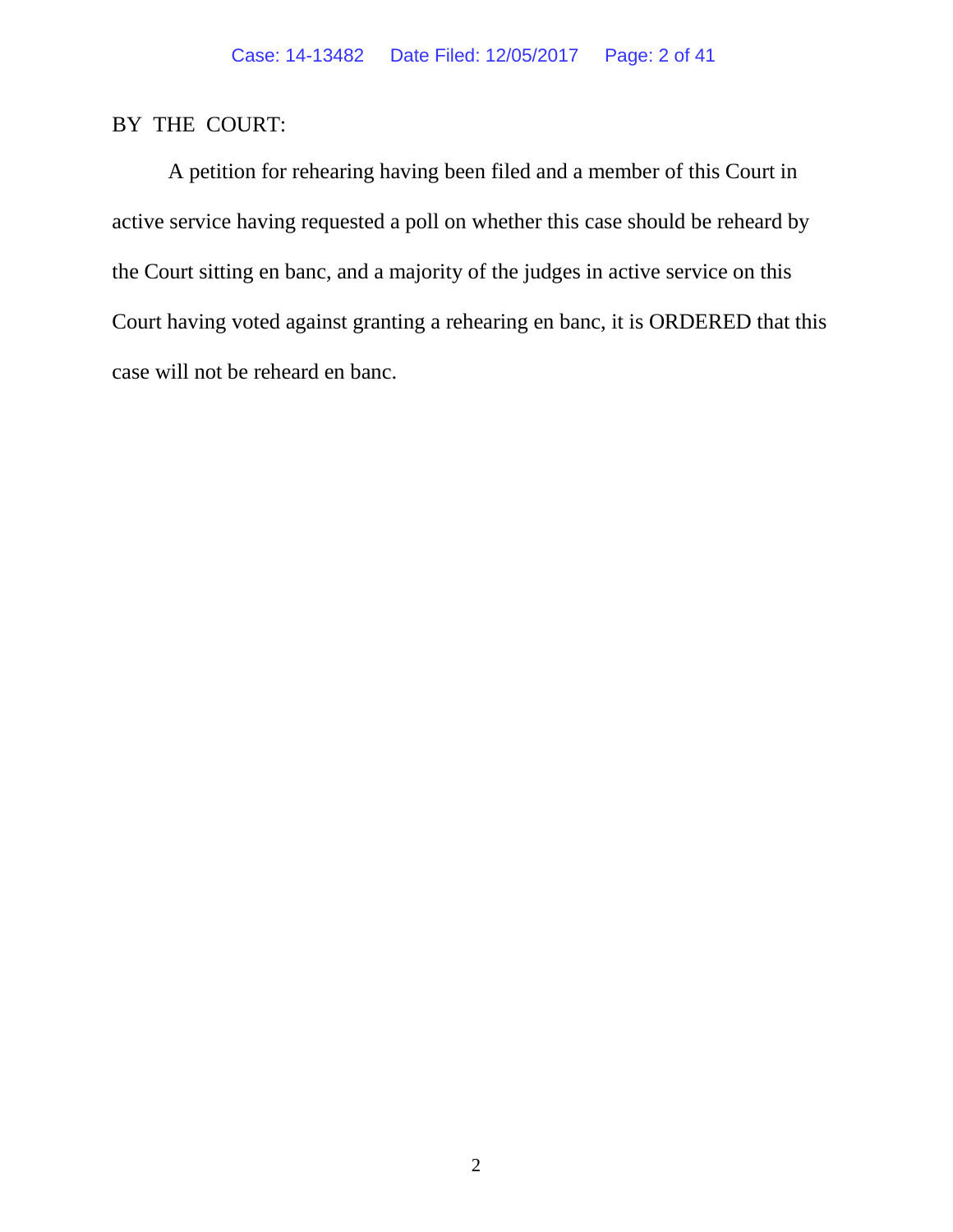JORDAN, Circuit Judge, concurring in the denial of rehearing en banc:

Catastrophe Management Solutions does not hire anyone, black or white, who uses an "excessive hairstyle<sup>[]</sup>," a category that includes dreadlocks. So when Chastity Jones, a black woman, refused to remove her dreadlocks, CMS rescinded her employment offer. The EEOC sued on her behalf, claiming that "[a] prohibition of dreadlocks in the workplace constitutes race discrimination because dreadlocks are a manner of wearing the hair that is physiologically and culturally associated with people of African descent." D.E. 21-1 at ¶ 28 (EEOC's proposed amended complaint). The EEOC's lawsuit, in other words, sought to expand the definition of "race"—a term undefined in Title VII—to include anything purportedly associated with the culture of a protected group.

The district court dismissed the case, and a panel of this court affirmed because the EEOC's complaint did not allege—as required by our Title VII disparate-treatment precedent—that dreadlocks are an immutable characteristic of black individuals. *See Equal Employment Opportunity Comm'n v. Catastrophe Mgmt. Sols.*, 852 F.3d 1018, 1021, 1028–30 (11th Cir. 2016) (applying *Willingham v. Macon Tel. Publ'g Co.*, 507 F.2d 1084 (5th Cir. 1975) (en banc), and *Garcia v. Gloor*, 618 F.2d 264 (5th Cir. 1980)). A majority of this court has declined to rehear the case en banc, prompting Judge Martin to dissent from the denial of rehearing with a thoughtful critique of the panel opinion.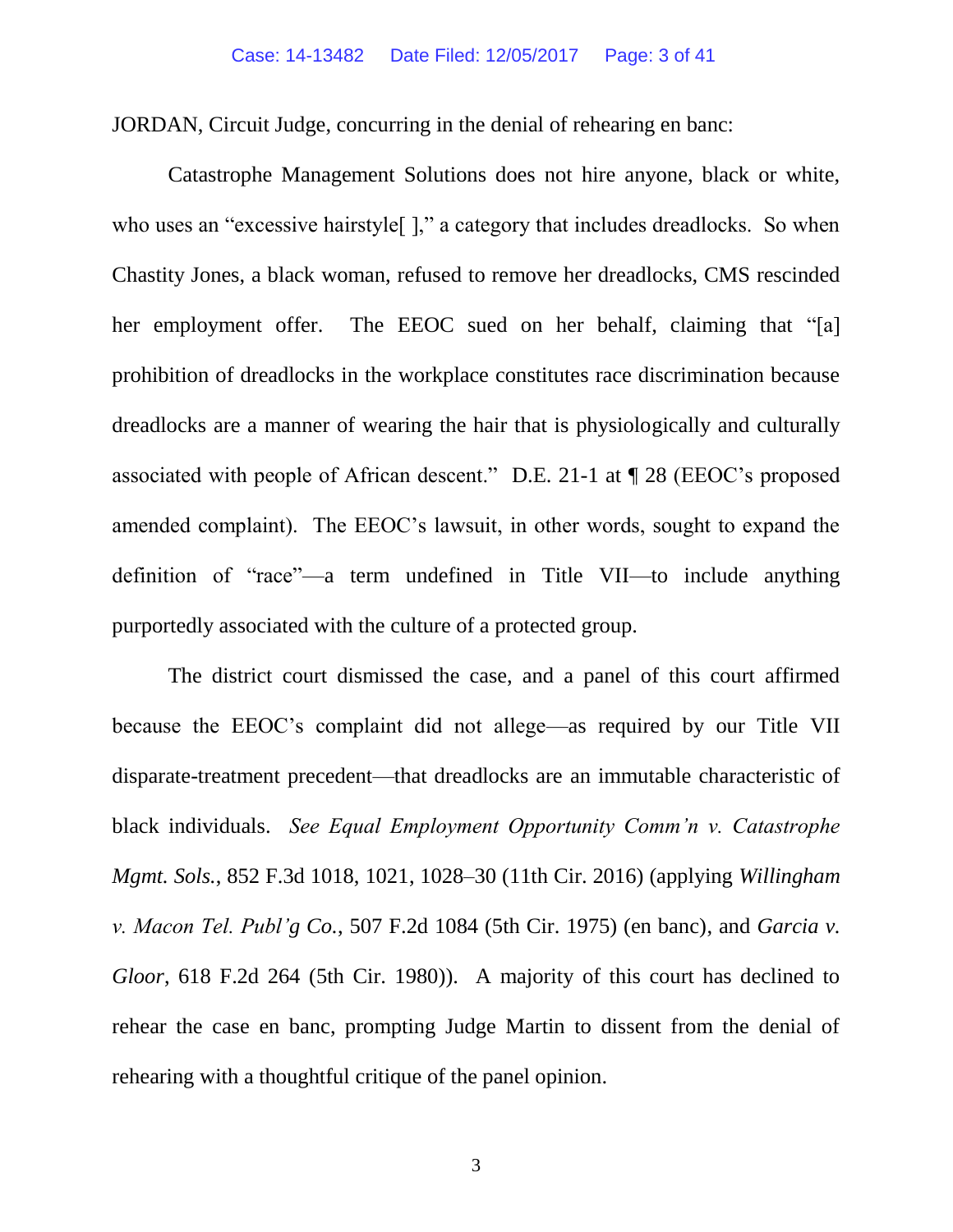But as insightful as Judge Martin's dissent is, and as difficult as the issues presented are, dismissing the complaint was the correct legal call. Under our precedent, banning dreadlocks in the workplace under a race-neutral grooming policy—without more—does not constitute intentional race-based discrimination. First, dreadlocks are not, according to the EEOC's proposed amended complaint, an immutable characteristic of black individuals. Second, the allegations in the complaint do not lend themselves to a reasonable inference that, in applying its grooming policy to dreadlocks, CMS discriminated against Ms. Jones because of her race.

#### **\* \* \* \* \***

To start, I think Judge Martin overstates what the Supreme Court held in *Price Waterhouse v. Hopkins*, 490 U.S. 228 (1989). She says that a majority of the Court in *Price Waterhouse* allowed the plaintiff to claim disparate treatment for behavior she could have changed. And that, she contends, cannot be squared with *Willingham* and its immutability requirement. Her argument draws exclusively from the four-justice plurality opinion, which she says constitutes the holding of the case because Justice White and Justice O'Connor, each of whom concurred in the judgment, did not dispute the plurality's rationale. Assuming that is the correct reading of the concurring opinions, I believe *Price Waterhouse* and our decision in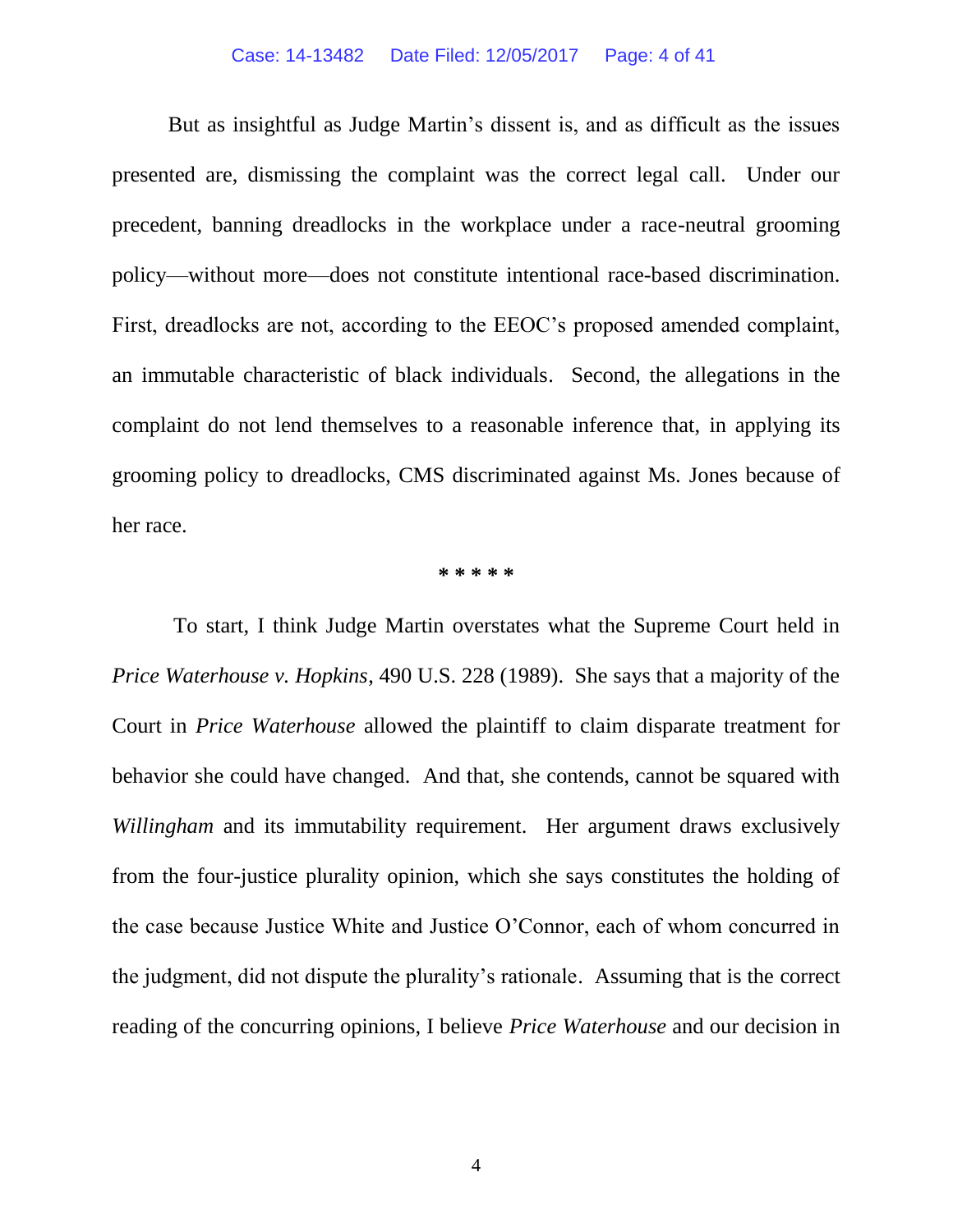*Willingham* can be reconciled because the *Price Waterhouse* plurality did not hold that Title VII protects mutable characteristics.

In *Price Waterhouse*, Ann Hopkins, a woman, sued for sex discrimination when she was denied partnership at a well-known accounting firm. Although there was evidence that the firm's partners had disparaged Ms. Hopkins' demeanor as insufficiently feminine, Price Waterhouse seemed to argue on appeal that such comments were irrelevant for Title VII purposes. *See Price Waterhouse*, 490 U.S. at 250–51. The plurality rejected that argument, explaining that while stereotyped remarks did not "inevitably prove" a disparate-treatment claim, they could "certainly be *evidence*" that the firm "actually relied on [Ms. Hopkins'] gender in making its [employment] decision," in violation of Title VII. *See id.* at 251 (emphasis in original).

Put differently, the *Price Waterhouse* plurality made the unremarkable observation that, when an employer makes a decision based on a mutable characteristic (demeanor) that is linked by stereotype (how women should behave) to one of Title VII's protected categories (a person's sex), the decision may be impermissibly based on the protected category, so the attack on the mutable characteristic is legally relevant to the disparate-treatment claim. But a plaintiff must still ground her disparate-treatment claim on one of the protected Title VII categories, which *Willingham* tells us are immutable.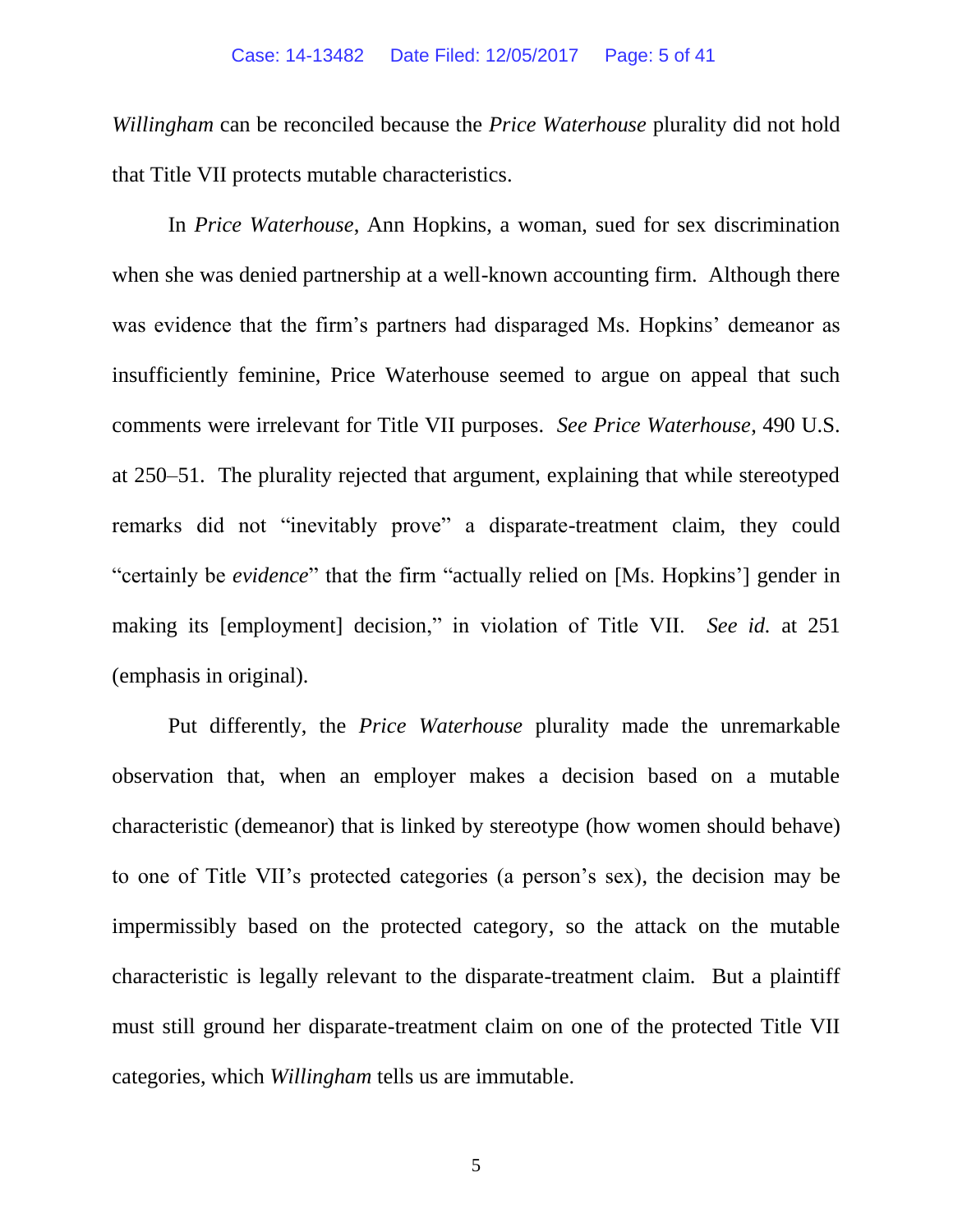In my view, *Price Waterhouse* did not elevate mutable features, independent of a protected category, to protected status. *See Jespersen v. Harrah's Operating Co.*, 444 F.3d 1104, 1111 (9th Cir. 2006) (en banc) (interpreting *Price Waterhouse* as a mixed-motive discrimination case in which the Supreme Court clarified that stereotypes can serve as evidence that an employer unlawfully considered sex in making an employment decision); *Chapman v. AI Transp.*, 229 F.3d 1012, 1036 (11th Cir. 2000) (en banc) (distinguishing between a mutable trait and an "impermissible consideration"—that is, a protected category). And because it did not, merely prohibiting a mutable characteristic does not, as Judge Martin and the EEOC argue, constitute discrimination.

Title VII, the Supreme Court has told us, is not "a general civility code for the American workplace." *Burlington N. & Santa Fe Ry. Co. v. White*, 548 U.S. 53, 68 (2006) (quoting *Oncale v. Sundowner Offshore Servs., Inc.*, 523 U.S. 75, 80 (1998)). It requires courts to determine whether a particular policy is discriminatory, but not whether it is ideal or fair. The panel here was not tasked with addressing whether CMS' grooming policy is enlightened, or whether it makes sense in our multicultural and evolving society. The panel decided only whether the EEOC sufficiently alleged a Title VII disparate-treatment claim under Supreme Court and Eleventh Circuit precedent.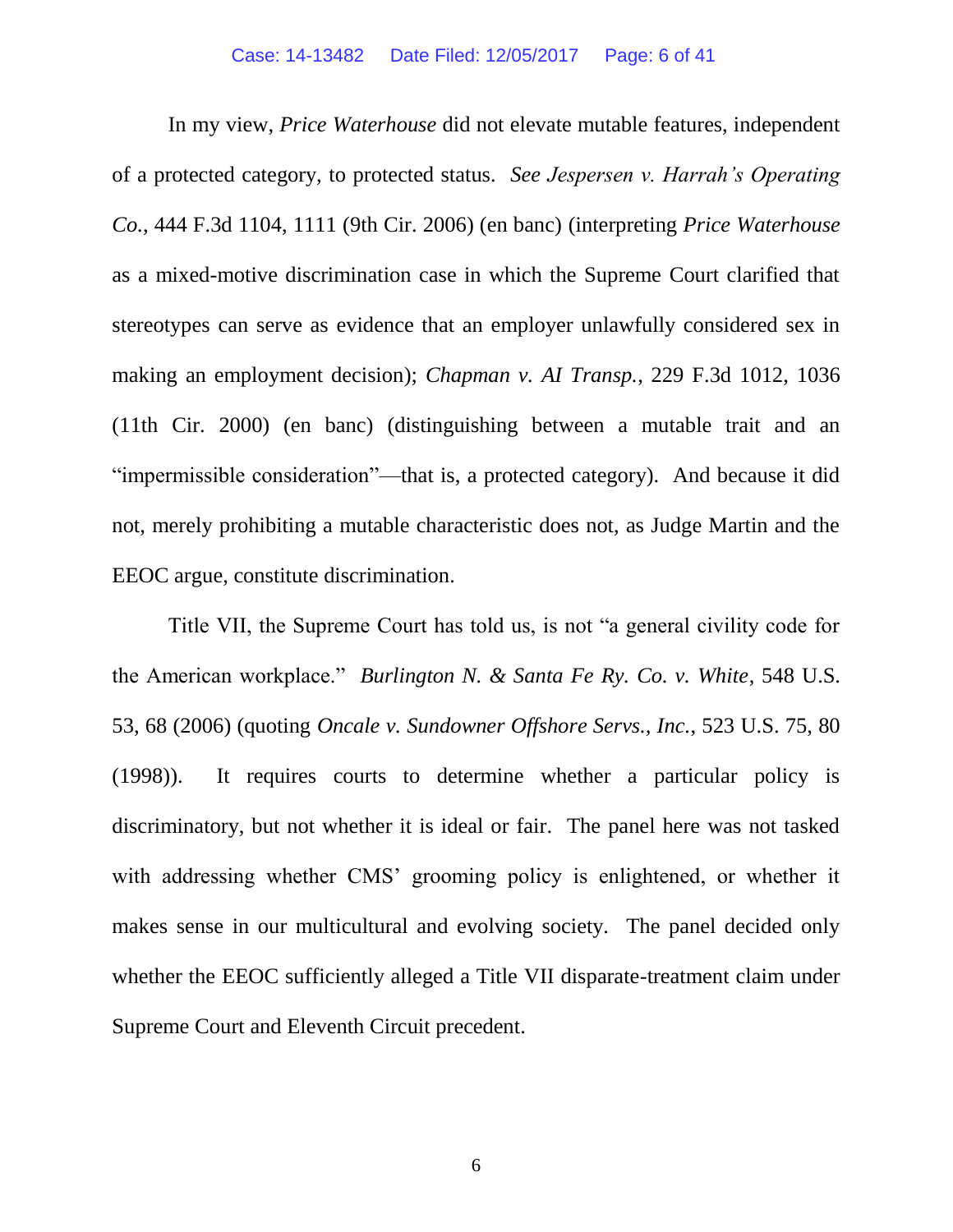**\* \* \* \* \***

Judge Martin takes aim at a purported internal consistency in the panel opinion, arguing that, if immutability is the rule, the panel provided two different, conflicting definitions of the term. The first is that an immutable trait is something "beyond the victim's power to alter," a phrase the panel quoted from the binding Former Fifth Circuit decision in *Garcia*. Judge Martin maintains that this definition is inconsistent with the panel's reliance on *Jenkins v. Blue Cross Mut. Hosp. Ins., Inc.*, 538 F.2d 164 (7th Cir. 1976) (en banc), which recognized a race-discrimination claim for a black plaintiff who alleged she was denied promotion for wearing an afro, because both afros and dreadlocks can be altered. Given this supposed inconsistency, Judge Martin concludes that the panel actually defined immutable as "naturally occurring," and argues that the complaint sufficiently alleged that dreadlocks occur naturally in black individuals' hair.

The panel opinion isn't as confusing as Judge Martin makes it seem. The two definitions provided are not at odds because the panel used the phrase "beyond the victim's power to alter" to refer to a trait that a person cannot change permanently because it is present from birth. *See* THE AMERICAN HERITAGE DICTIONARY OF THE ENGLISH LANGUAGE 878 (4th ed. 2009) (defining "immutable" as "[n]ot subject or susceptible to change"). The opinion, in so many words, made this abundantly clear. *See, e.g., Catastrophe Mgmt.*, 852 F.3d at 1026–27. This is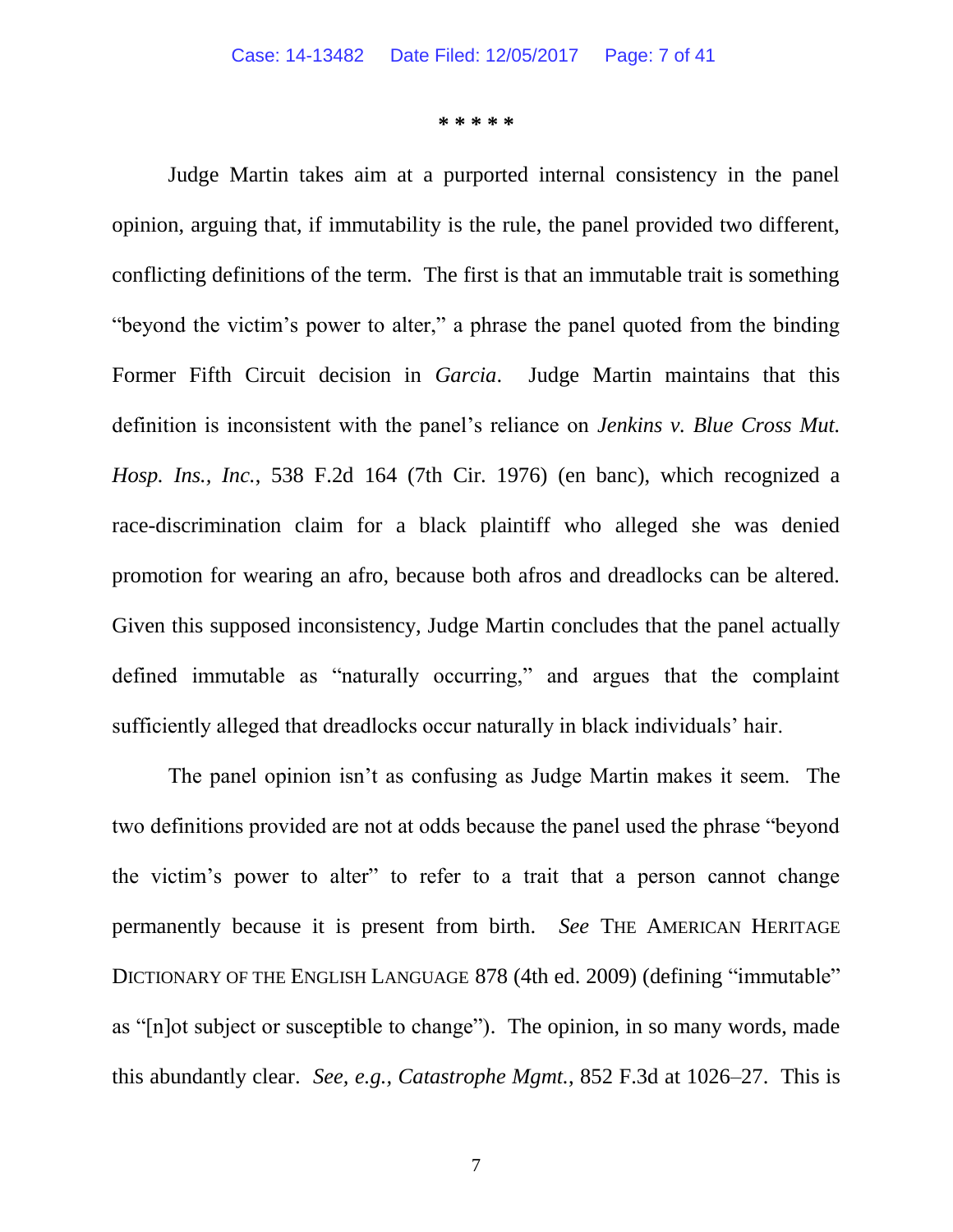also what courts after *Willingham* have understood immutability to mean. *See, e.g., Earwood v. Cont'l Se. Lines, Inc.*, 539 F.2d 1349, 1351 (4th Cir. 1976) (following *Willingham* and explaining that "discrimination based on . . . immutable sex characteristics . . . violate[s] [Title VII] because they present obstacles to employment of one sex that *cannot be overcome*") (emphasis added). Indeed, when the Former Fifth Circuit in *Garcia* employed the phrase, it gave as examples a person's "place of birth" and "the place of birth of his forebears." *See Garcia*, 618 F.2d at 269.

Judge Martin's critique of the panel opinion conflates altering a characteristic with masking it. Those two concepts are distinct; if a trait can be masked momentarily but will eventually revert to its natural state, it is immutable because it is "beyond the [person's] power to alter."

According to Judge Martin, the panel also differentiated between dreadlocks and afros based on "its own notion that the only natural black hair is an [a]fro." The panel, however, accepted that an afro was the natural state of Ms. Jenkins' hair because Ms. Jenkins said it was. Ms. Jenkins had alleged that, after years of manipulating her hair into different styles, she suffered racial discrimination only when she allowed her hair to revert to its "*natural* . . . style"—an afro. *See Jenkins*, 538 F.2d at 167 (emphasis added).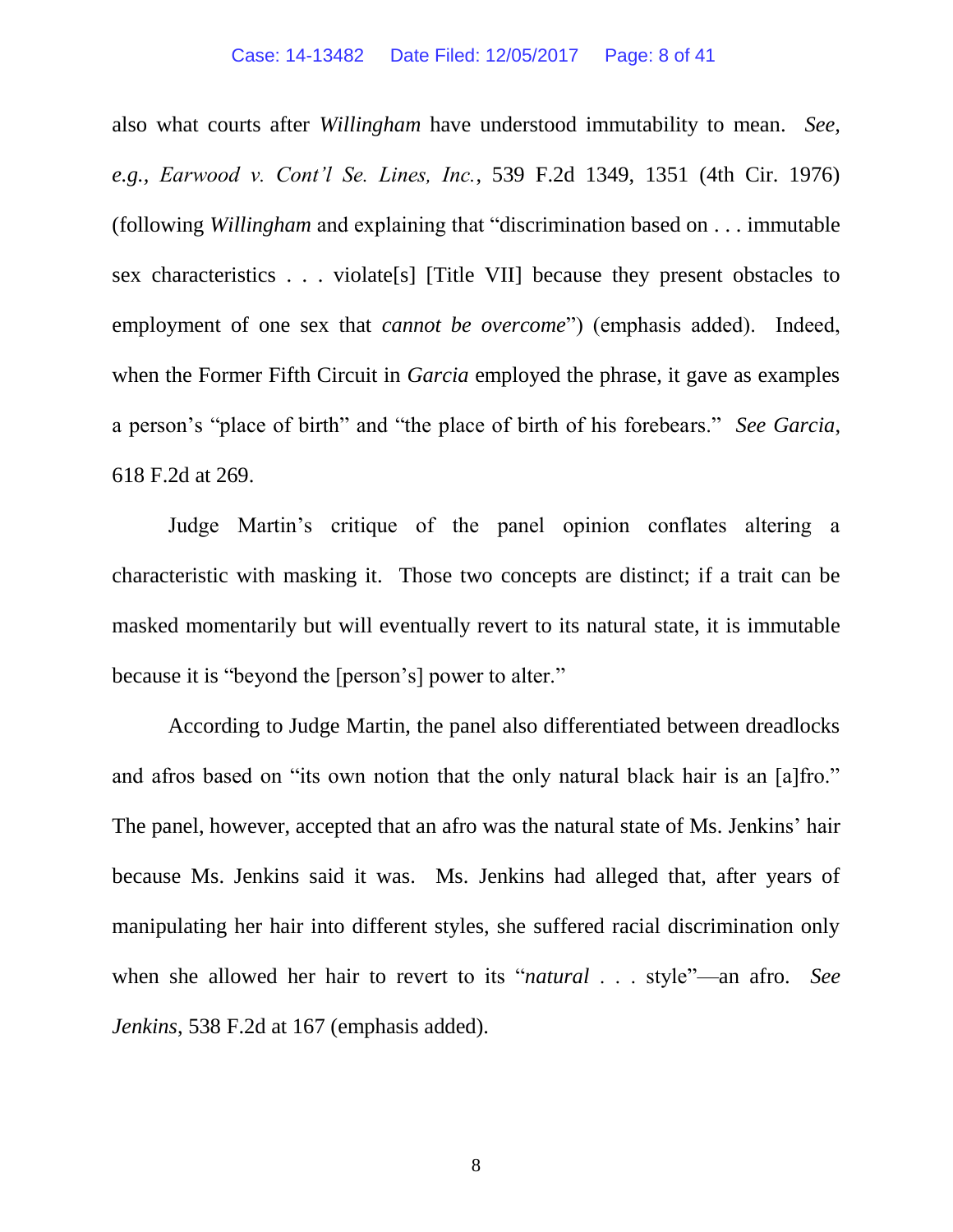#### Case: 14-13482 Date Filed: 12/05/2017 Page: 9 of 41

Here the EEOC presented a completely different theory of discrimination in its proposed amended complaint. It asserted that dreadlocks are protected under Title VII because they are culturally and physiologically associated with individuals of African descent. Even if this somehow does not constitute abandonment of the argument that dreadlocks are an immutable characteristic of black individuals, the complaint failed to assert that dreadlocks are a black individual's hair in its natural, unmediated state.

#### **\* \* \* \* \***

Judge Martin cites to portions of the complaint she believes alleged that dreadlocks occur naturally. But when read in context, the allegations Judge Martin cites to do not support her position. The complaint's thesis is that dreadlocks are a hairstyle that is suitable for black individuals' hair, and the snippets she selects are not to the contrary. *See, e.g.,* D.E. 21-1 at ¶ 19, 26, 28.

For example, one of the allegations Judge Martin cites is that "[d]readlocks are formed in a [b]lack person's hair naturally, without any manipulation." *Id*. at ¶ 19. This phrase, however, comes after the introductory sentence of that paragraph, which states that "[d]readlocks [are] a manner of wearing hair that is common for [b]lack people and suitable for [b]lack hair texture," and is followed by an acknowledgment that dreadlocks can be formed "by the manual manipulation of hair into larger coils of hair." *Id*. Indeed, the complaint's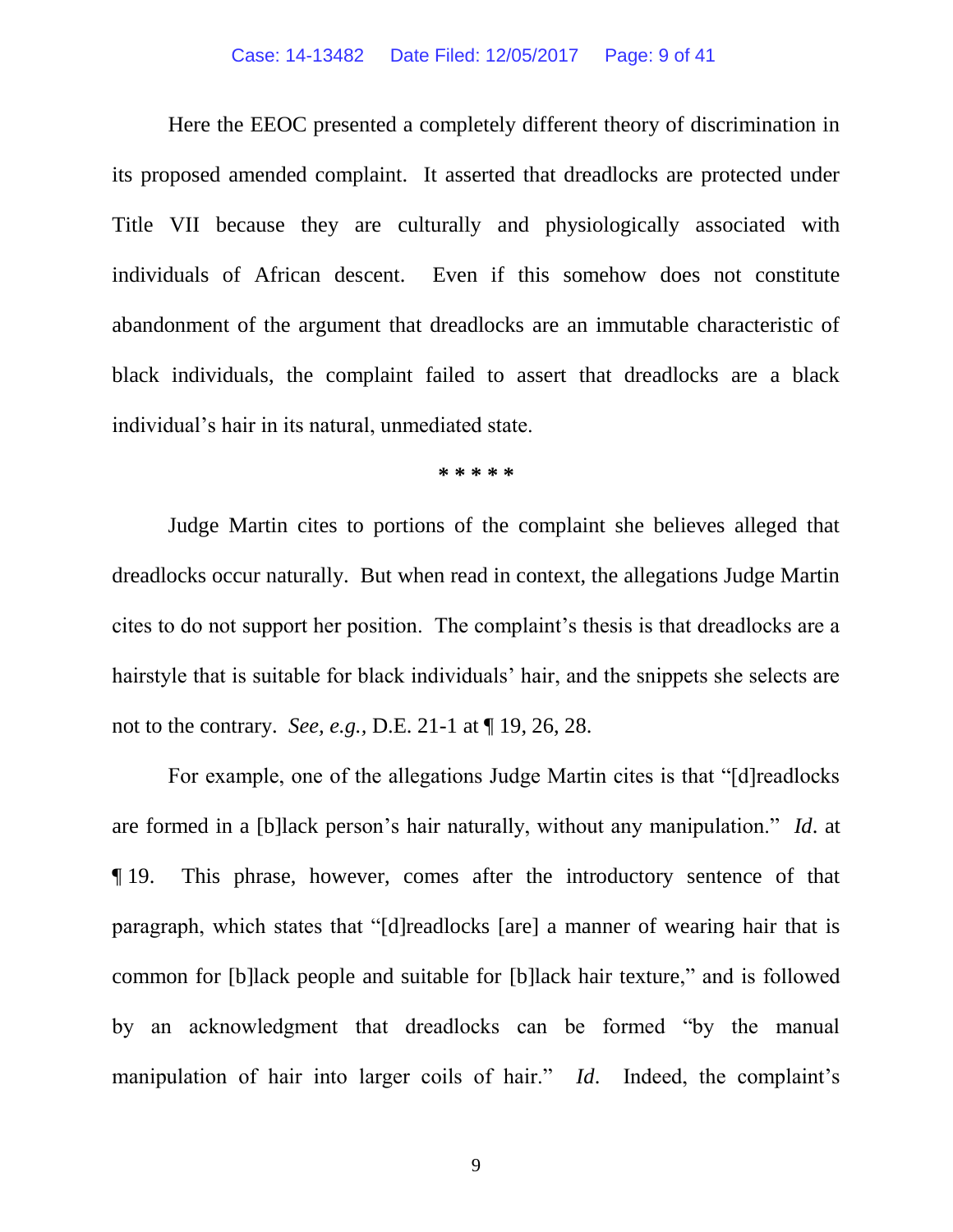#### Case: 14-13482 Date Filed: 12/05/2017 Page: 10 of 41

references to the "natural texture" of black individuals' hair, *id*. at ¶ 27, which "naturally grows in very tight coarse coils," *id*. at ¶ 22, are assertions embedded in a section of the complaint dedicated to explaining the uniqueness of black hair and the challenges black individuals face when it comes to their hair styling choices. *See id.* at  $\mathbb{Z}2-27$ . That section of the complaint reiterates that "dreadlocks are a method of hair styling suitable for the texture of black hair and culturally associated with [b]lack people." *See id.* at ¶ 26. Finally, the complaint's description of dreadlocks as "physiologically and culturally associated with people of African descent," *id*. at ¶ 28, is similarly followed by the statement that dreadlocks are "a manner of wearing hair that is suitable to the texture of [b]lack hair." *Id*.

In sum, the allegations cited by Judge Martin do not support the claim that dreadlocks are naturally occurring. To the contrary, the complaint faithfully reflects the overarching theme of the EEOC's Title VII theory—that dreadlocks are a protected cultural choice—and it was on that theory that the panel resolved the case.

#### **\* \* \* \* \***

Judge Martin contends that, even if banning dreadlocks isn't *per se* race discrimination, the complaint plausibly stated that CMS used dreadlocks as a pretext for not hiring Ms. Jones on account of her race. Analogizing to *Price*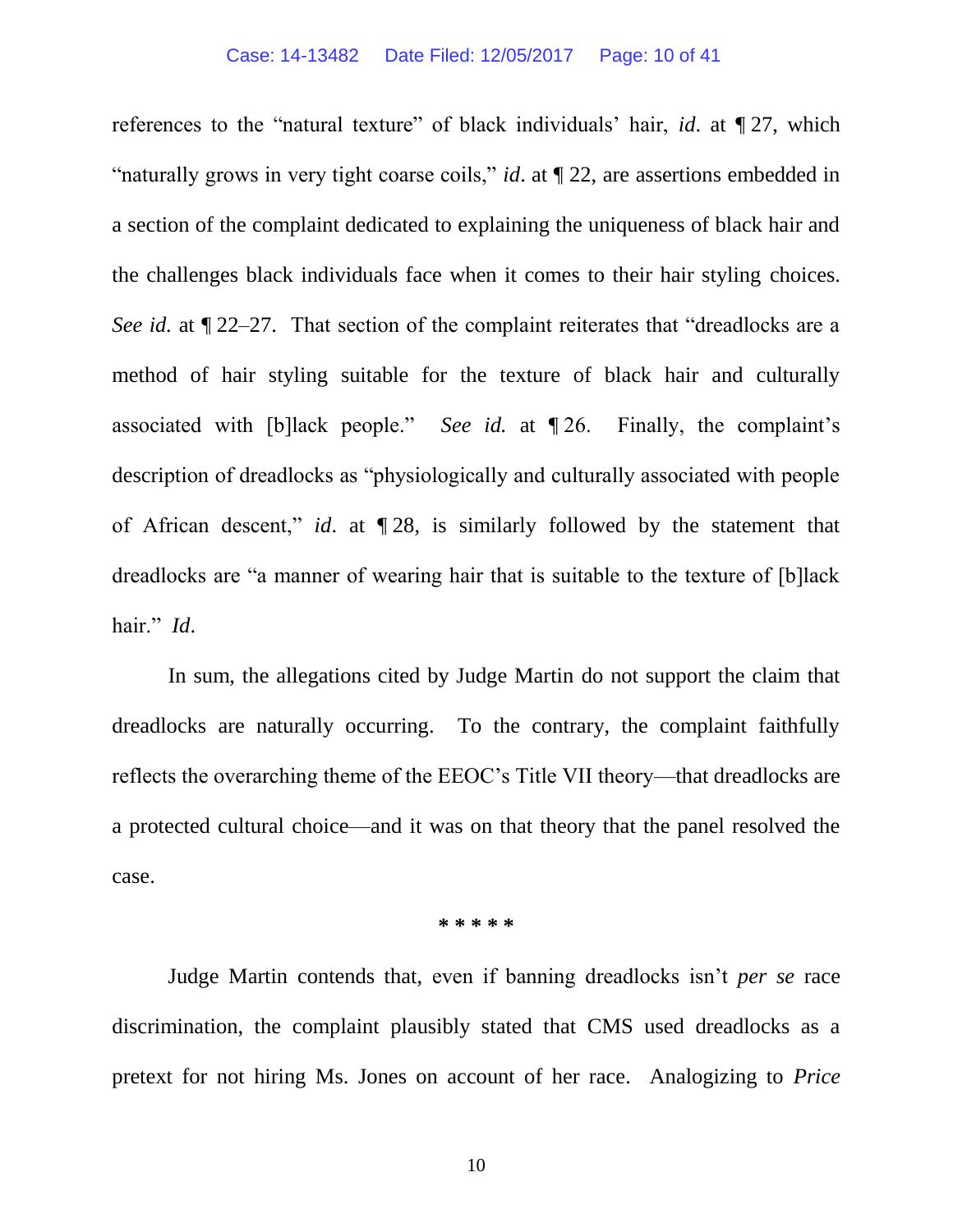#### Case: 14-13482 Date Filed: 12/05/2017 Page: 11 of 41

*Waterhouse*, she argues that a ban on dreadlocks is a proxy for not employing black individuals because the two, according to the complaint, are associated by a stereotype that black individuals' hair is unprofessional.

This case, however, is very different from *Price Waterhouse*. In *Price Waterhouse*, Ms. Hopkins plausibly stated a claim of intentional sex discrimination because the firm's partners had, on multiple occasions, made it clear that their primary grievance—what they described as Ms. Hopkins' "over[ ] aggressive[ness]" and "macho" demeanor—was that a *woman* was displaying traits stereotypically associated with men. *See Price Waterhouse*, 490 U.S. at 235. They were not shy about it either; one partner even admitted that the other partners only objected to Ms. Hopkins' prodigious swearing "because it's a lady using foul language." *Id*.

CMS' prohibition against dreadlocks, by contrast, is based on a race-neutral policy that applies with equal force to men and women (and hairstyles) of all races. So, unlike the situation in *Price Waterhouse*, the policy against the allegedly stereotypical characteristic (dreadlocks) is unmoored from the protected category (Ms. Jones' race). *See Brown v. D.C. Transit Sys., Inc.*, 523 F.2d 725, 728 (D.C. Cir. 1975) (holding that, unless there is evidence of pretext or bad faith, "[t]he wearing of a uniform, the type of uniform, the requirement of hirsute conformity *applicable to whites and blacks alike*, are simply non-discriminatory conditions of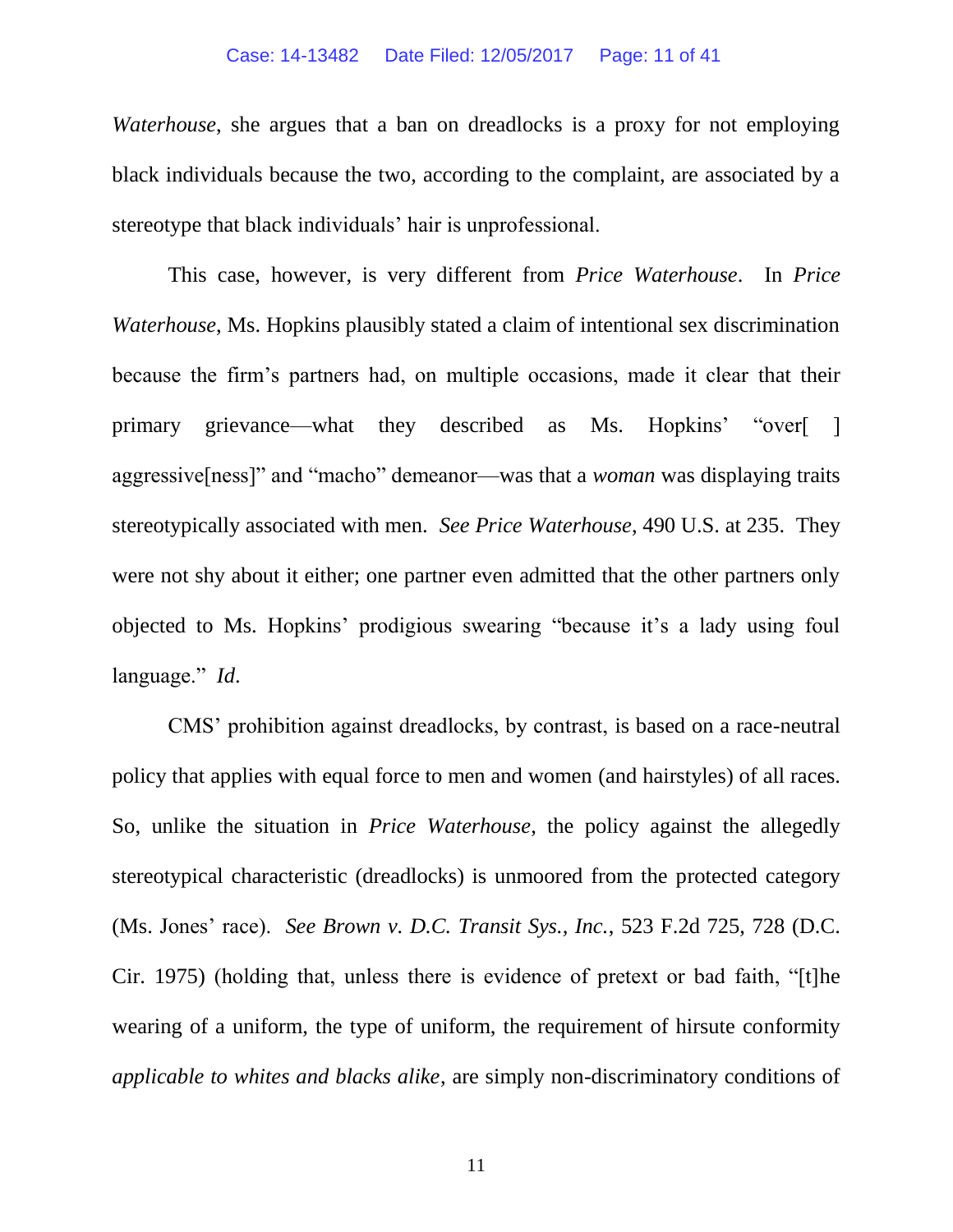employment") (emphasis added). *See also Jespersen*, 444 F.3d at 1111 (holding that gender-based grooming policy did not constitute "[i]mpermissible sex stereotyping" in part because comparable grooming requirements applied equally to all employees, "male and female"). And although the complaint alleged that black individuals wear dreadlocks more often than persons of other racial groups, that assertion makes more sense in the context of a disparate-impact claim, which considers whether one group of people is disproportionately affected by a faciallyneutral policy. But that theory of Title VII liability is not at issue here because the EEOC declined to pursue it.

#### **\* \* \* \* \***

The EEOC brought this case on behalf of Ms. Jones in the hopes that we would do what neither it (through its rulemaking authority), nor Congress, nor any other court has done: update the meaning of race in Title VII to reflect its increasingly nebulous (and disputed) boundaries. But there is no legal or factual agreement on where those boundaries lie, and Judge Martin and the EEOC do not pretend otherwise. Debates rage in the academy (as well as in society) over whether race is biological, cultural, consensus-based, or some or none of the above; over who gets to make the call about the meaning of race; and over how concepts associated with race (including cultural traits) are treated. *See Catastrophe Mgmt.*, 852 F.3d at 1033–34 (collecting some of the literature). There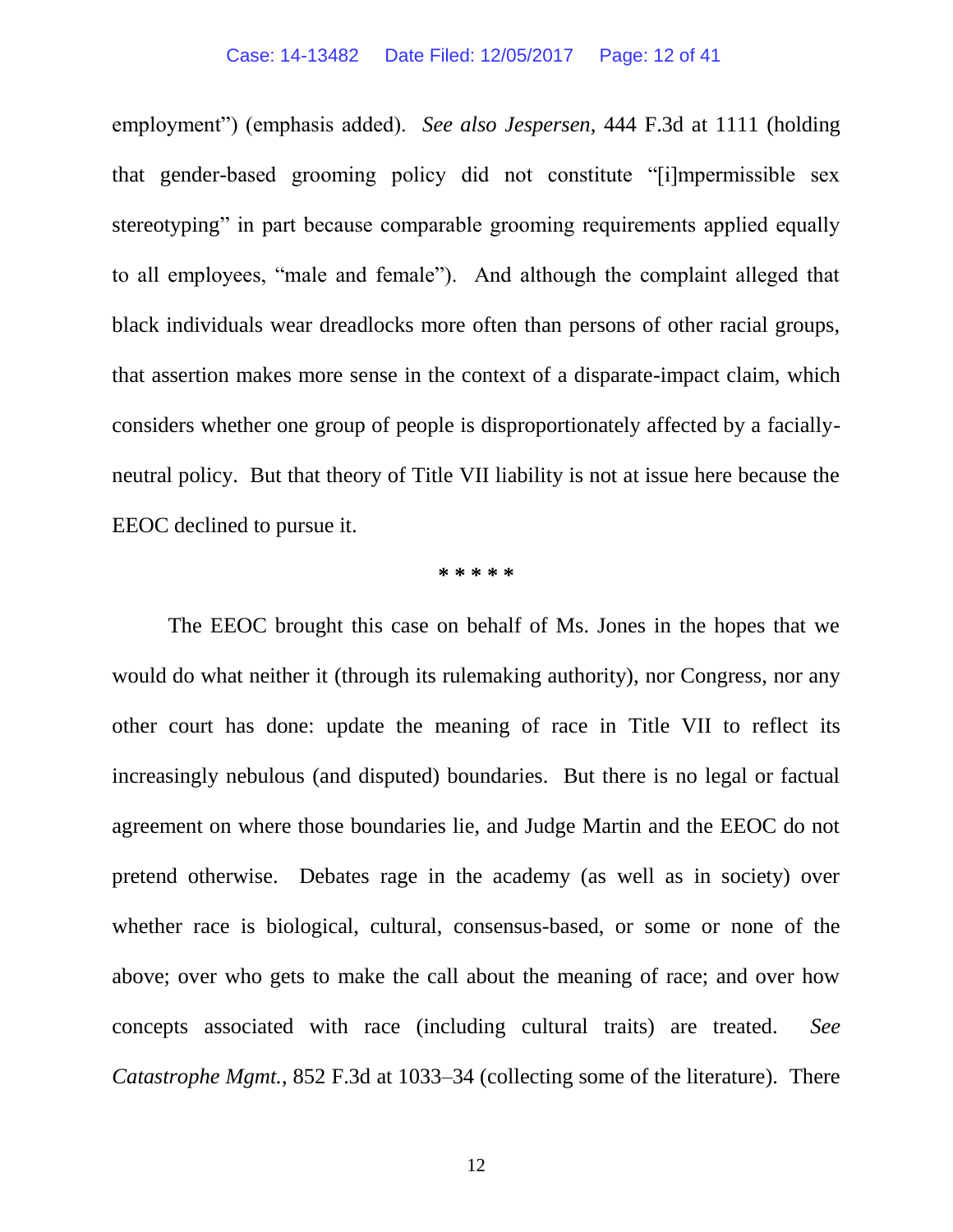#### Case: 14-13482 Date Filed: 12/05/2017 Page: 13 of 41

is even disagreement over whether dreadlocks are exclusively (or even primarily) of African descent. *See* BERT ASHE, TWISTED: MY DREADLOCK CHRONICLES 36 (2015) ("The first written evidence of dreadlocks is in the Vedic scriptures, which are of Indian origin[,] . . . [and] were developed and written about 2,500 years  $ago[.]$ ").

As far as I can tell, the position advocated by the EEOC could reduce the concept of race in Title VII to little more than subjective notions of cultural appropriation. *See* Initial Br. of EEOC at 35–37 (arguing that Title VII shields symbols of racial pride, as defined by the user). Perhaps this view reflects the future of Title VII, but if so, Congress is the proper entity through which to effect such significant change.

For the time being, we are left with Supreme Court precedent explaining that discrimination based on stereotypes is circumstantial evidence of discrimination on the basis of a protected category, and with circuit precedent telling us that protected categories and characteristics must be immutable. Those two lines of authority, in my opinion, are not mutually exclusive.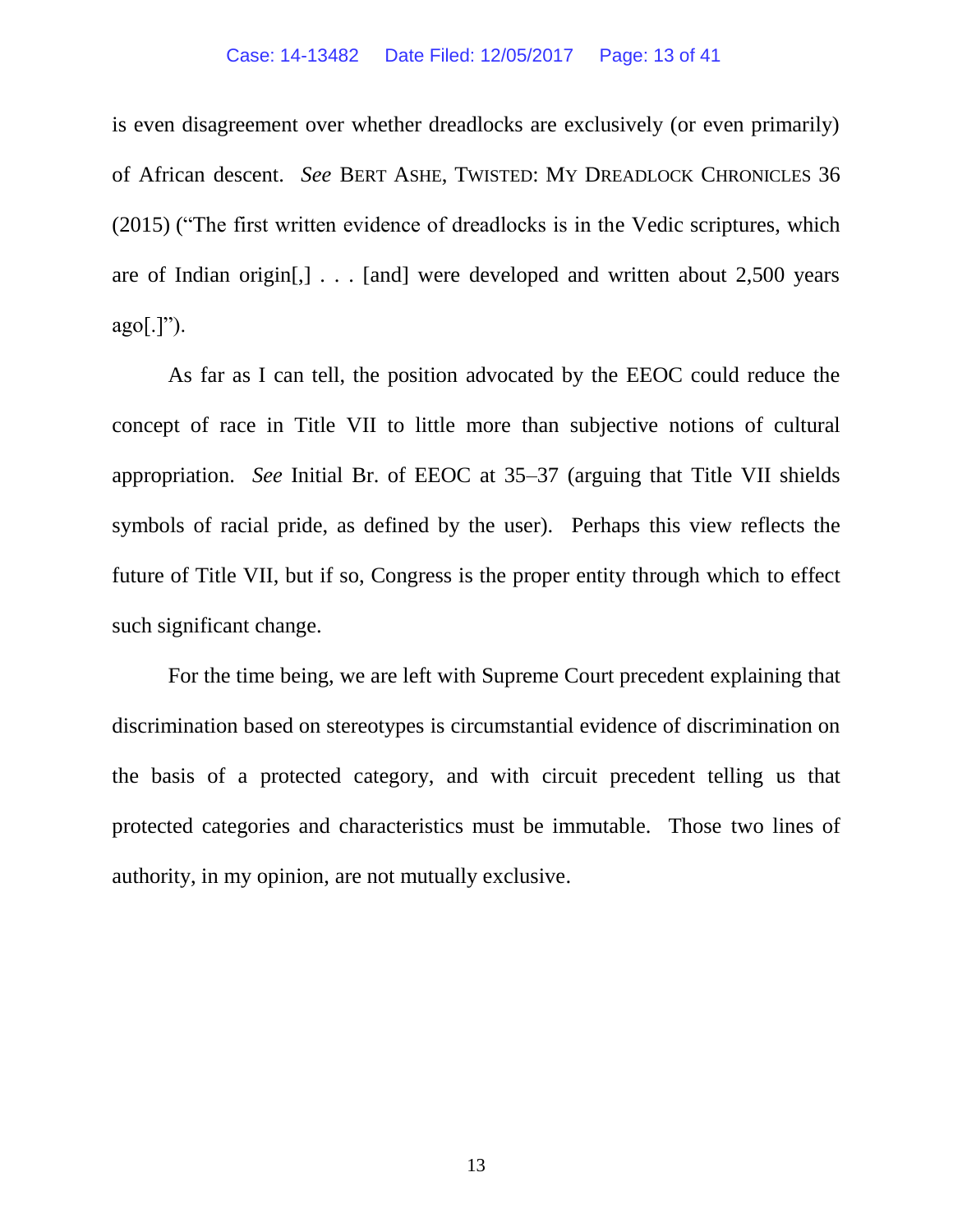MARTIN, Circuit Judge, with whom ROSENBAUM and JILL PRYOR, Circuit Judges join, dissenting from the denial of rehearing en banc:

Chastity Jones, a black woman, applied for a position at Catastrophe Management Solutions ("CMS"). She got the job. But after she was hired, the human resources manager—who is white—told Ms. Jones the company had to rescind its job offer because she wore her hair in dreadlocks. The manager told Ms. Jones the problem with dreadlocks is "they tend to get messy," but at the same time recognized that Ms. Jones's own dreadlocks were not messy. Even so, CMS took away Ms. Jones's job offer because her hair violated the company's blanket ban on dreadlocks.

The Equal Employment Opportunity Commission ("EEOC") filed suit against CMS on behalf of Ms. Jones. The complaint alleged that CMS discriminated against Ms. Jones on the basis of her race, in violation of Title VII of the Civil Rights Act of 1964, 42 U.S.C. § 2000e-2. The complaint alleged that dreadlocks are black hair in its natural, unmanipulated state, and that the natural texture of black hair carries with it a deeply entrenched racial stereotype that sees black people as "unprofessional," "extreme," and "not neat."The complaint also alleged that CMS's stated reason for banning dreadlocks—"they tend to get messy"—did not apply to Ms. Jones, as the human resources manager acknowledged Ms. Jones's hair was not messy. Thus, the complaint indicated that CMS's only reason for refusing to hire Ms. Jones was the false racial stereotype.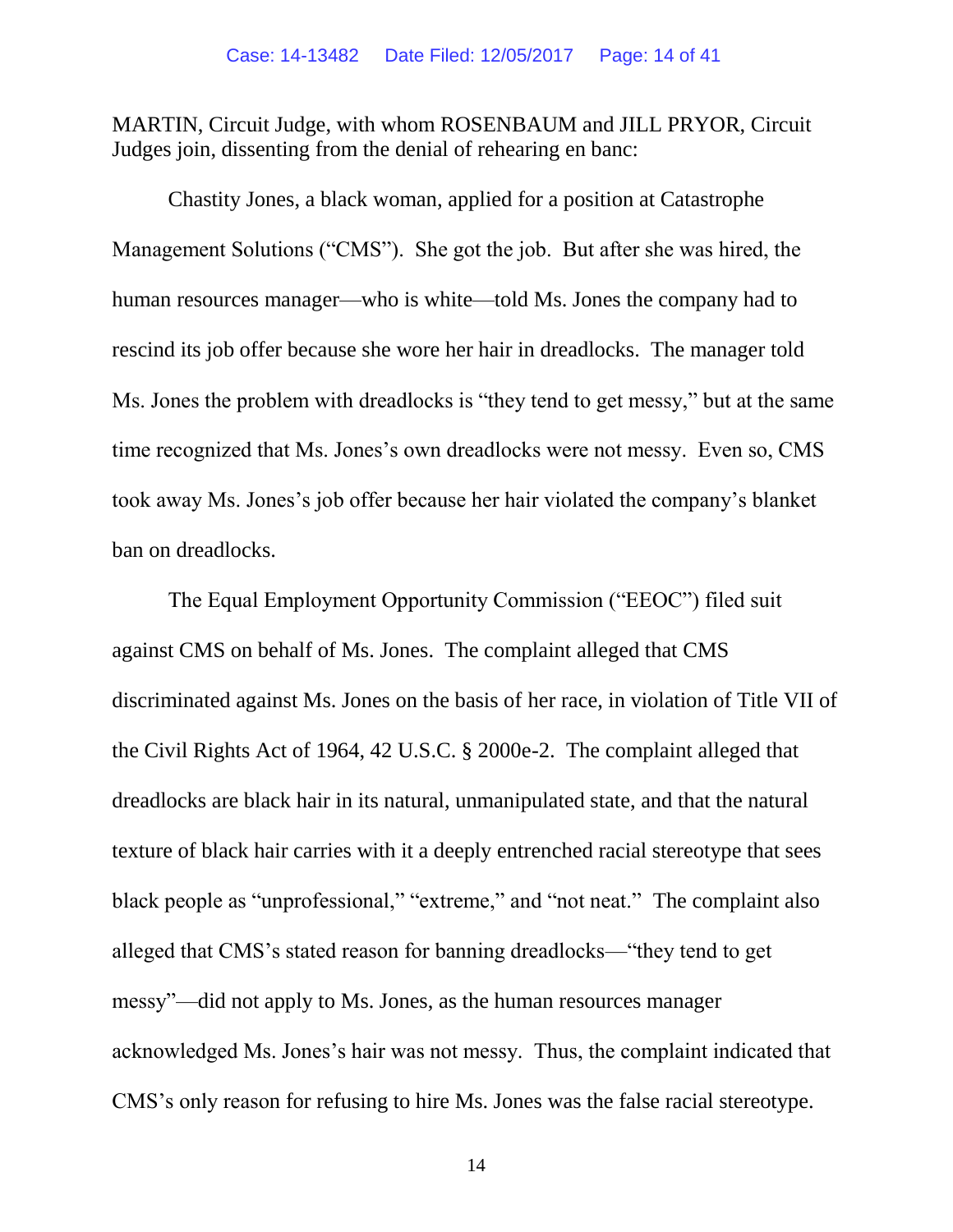Even with these clear allegations of racial discrimination, the District Court dismissed this action based on the pleadings alone. See Equal Emp't Opportunity Comm'n v. Catastrophe Mgmt. Sols., 852 F.3d 1018, 1021 (11th Cir. 2016). This means, of course, that the courthouse doors were closed to Ms. Jones without either she or CMS having any opportunity for factual exploration or development of her claims. On this limited record, then, a panel of this Court affirmed. And now, despite the startling nature of the precedent created by the panel opinion, a majority of this Court has voted not to rehear the case en banc. I dissent from that decision.

The panel held that the complaint failed to state a claim because Title VII prohibits only discrimination based on "immutable traits" and dreadlocks are not "an immutable characteristic of black persons." Id. at 1021. The panel said our decision in Willingham v. Macon Tel. Publ'g Co., 507 F.2d 1084 (5th Cir. 1975) (en banc),<sup>1</sup> dictates this conclusion. <u>See Catastrophe Mgmt.</u>, 852 F.3d at 1028–30. I cannot agree. By resting its decision on Willingham's mutable/immutable distinction, the panel revives—in fact, expands—a doctrine the Supreme Court invalidated more than twenty-five years ago in Price Waterhouse v. Hopkins, 490 U.S. 228, 109 S. Ct. 1775 (1989). Even if Willingham's immutable-trait

 $\overline{a}$ 

<sup>&</sup>lt;sup>1</sup> In <u>Bonner v. City of Prichard</u>, 661 F.2d 1206 (11th Cir. 1981) (en banc), we adopted as binding precedent all decisions of the former Fifth Circuit handed down before October 1, 1981. Id. at 1209.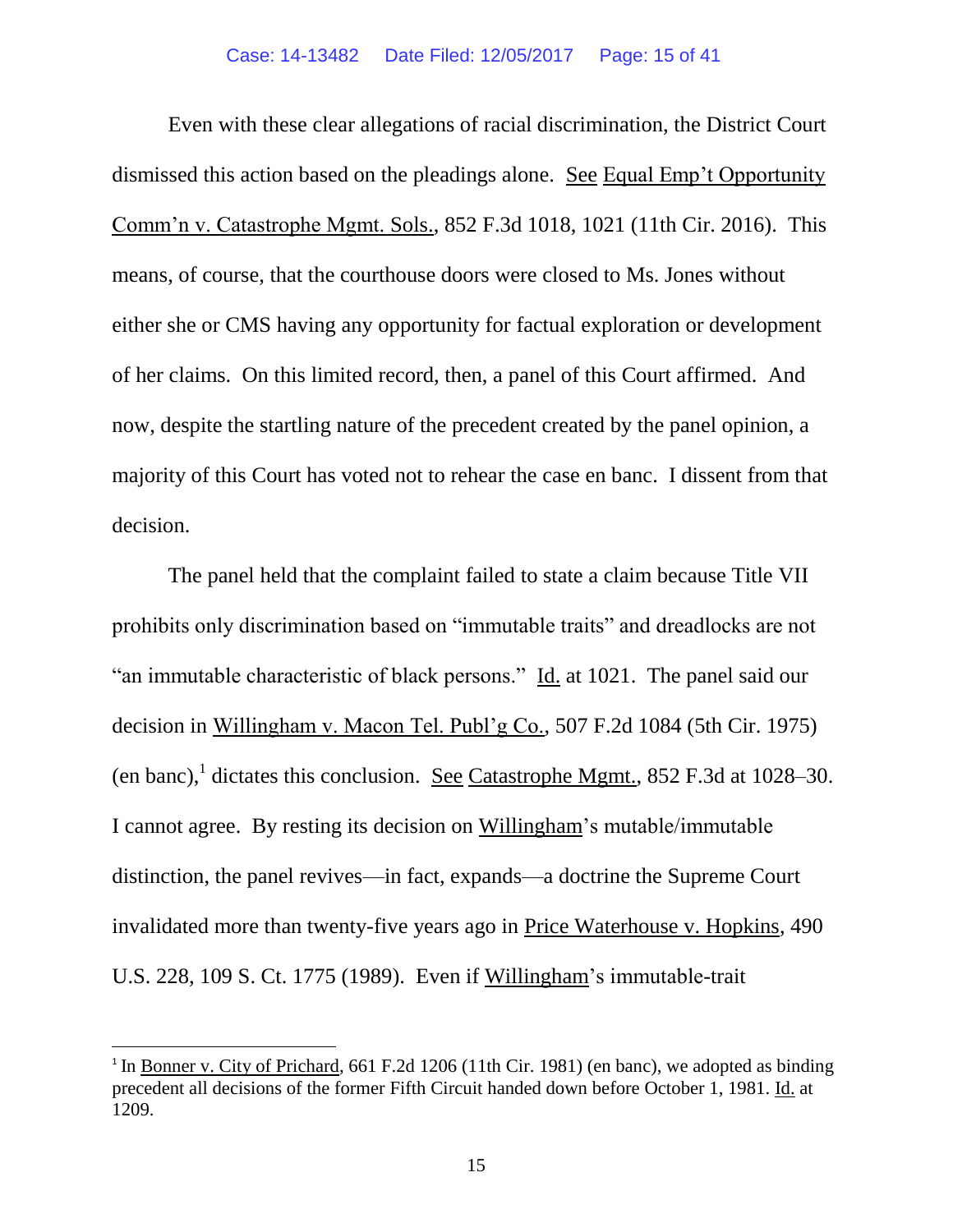requirement survived Price Waterhouse, the allegations the EEOC made here on behalf of Ms. Jones are sufficient to satisfy that requirement and state a Title VII disparate treatment claim.

## **I. BACKGROUND**

In May 2010, Ms. Jones applied to be a customer service representative at CMS, a claims-processing company in Mobile, Alabama. Catastrophe Mgmt., 852 F.3d at 1021. The position did not involve any in-person contact with customers. It called for speaking with customers only over the phone, from a large call center. Id. Ms. Jones was selected for an in-person interview. Id. She arrived at CMS a few days later dressed in a business suit. Id. She wore her hair in short dreadlocks. Id.

First, Ms. Jones interviewed one-on-one with a CMS "trainer." The trainer made no mention of her hair, nor did any other CMS employee who saw Ms. Jones. After her interview, CMS's human resources manager Jeannie Wilson, a white woman, informed Ms. Jones and a number of other applicants they had been hired. Id. Ms. Wilson explained that they would need to complete scheduled lab tests and paperwork before beginning employment. Id. Ms. Wilson offered to meet privately with anyone who had a conflict with the time set for the tests. Id.

After the group meeting, Ms. Jones met privately with Ms. Wilson to talk about a scheduling conflict and request a different date for her lab tests. Id. Ms.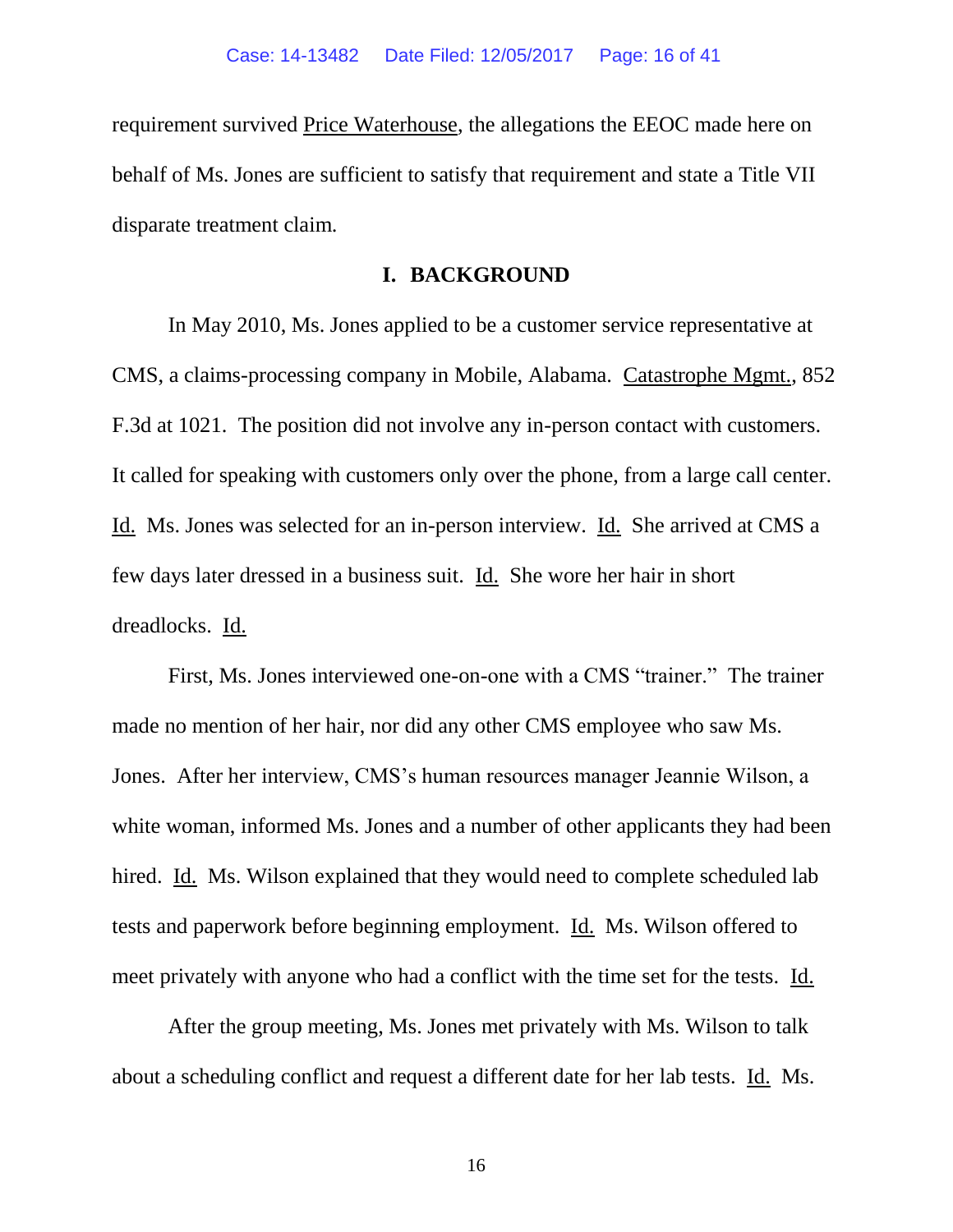Wilson told Ms. Jones she could come back to complete the lab work at another time. Id.

Ms. Jones was about to leave when Ms. Wilson asked her whether her hair was in "dreadlocks." Id. Ms. Jones said yes, and Ms. Wilson replied that CMS could not hire her with dreadlocks. Id.When Ms. Jones asked why her dreadlocks would be a problem, Ms. Wilson said: "[T]hey tend to get messy, although I'm not saying yours are, but you know what I'm talking about." Id. Ms. Jones then told Ms. Wilson she would not cut her hair off. **Id.** at 1022. Ms. Wilson responded that CMS could no longer hire her. Id.

At the time, CMS had a written policy that said: "All personnel are expected to be dressed and groomed in a manner that projects a professional and businesslike image while adhering to company and industry standards and/or guidelines. . . . [H]airstyle should reflect a business/professional image. No excessive hairstyles or unusual colors are acceptable[.]" Id. It had no formal, written policy about dreadlocks. Judge Jordan says CMS "does not hire anyone, black or white, who uses an 'excessive hairstyle [],' a category that includes dreadlocks." This is surmise on Judge Jordan's part. Because Ms. Jones's case was dismissed based on the face of her pleadings, the record before this Court is devoid of any evidence about how CMS has ever applied its hair policy to anyone who is not black.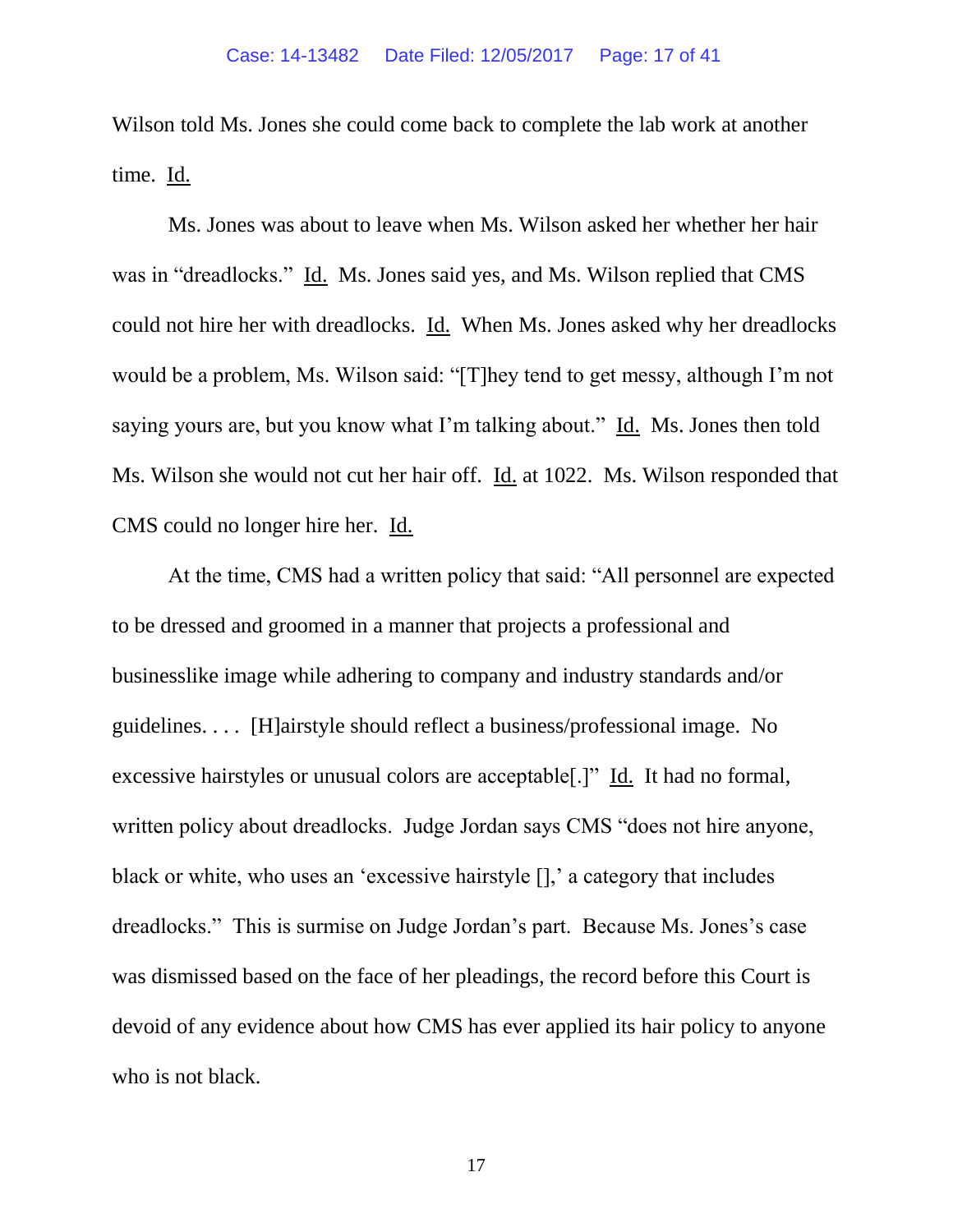## **II. DISCUSSION**

The panel concluded that our previous decision in Willingham required it to affirm the dismissal of Ms. Jones's disparate treatment claim. See Catastrophe Mgmt., 852 F.3d at 1028–30. Willingham addressed an employer policy that required male employees to keep their hair shorter than shoulder length but allowed female employees to wear their hair any length. 507 F.2d at 1087–88. The employer adopted the requirement to avoid the association between "long hair on men [and] the counter-culture types." Id. at 1087. The plaintiff was a man who had been denied a position because his hair was too long. Id. He brought a Title VII claim alleging that this policy discriminated on the basis of his sex. Id. at 1086. The former Fifth Circuit rejected his claim. It "adopt[ed] the view . . . that distinctions in employment practices between men and women on the basis of something other than immutable or protected characteristics do not inhibit employment opportunity in violation of [Title VII]." Id. at 1092. Because "[h]air length is not immutable," the Willingham court reasoned, the plaintiff had no claim. Id. at 1091–92.

The panel in Ms. Jones's case reads Willingham to establish a general rule that Title VII protects against discrimination only if that "discrimination [is] based on immutable characteristics." Catastrophe Mgmt., 852 F.3d at 1028. Her panel then applied this "immutable/mutable distinction" to the EEOC's complaint. Id. at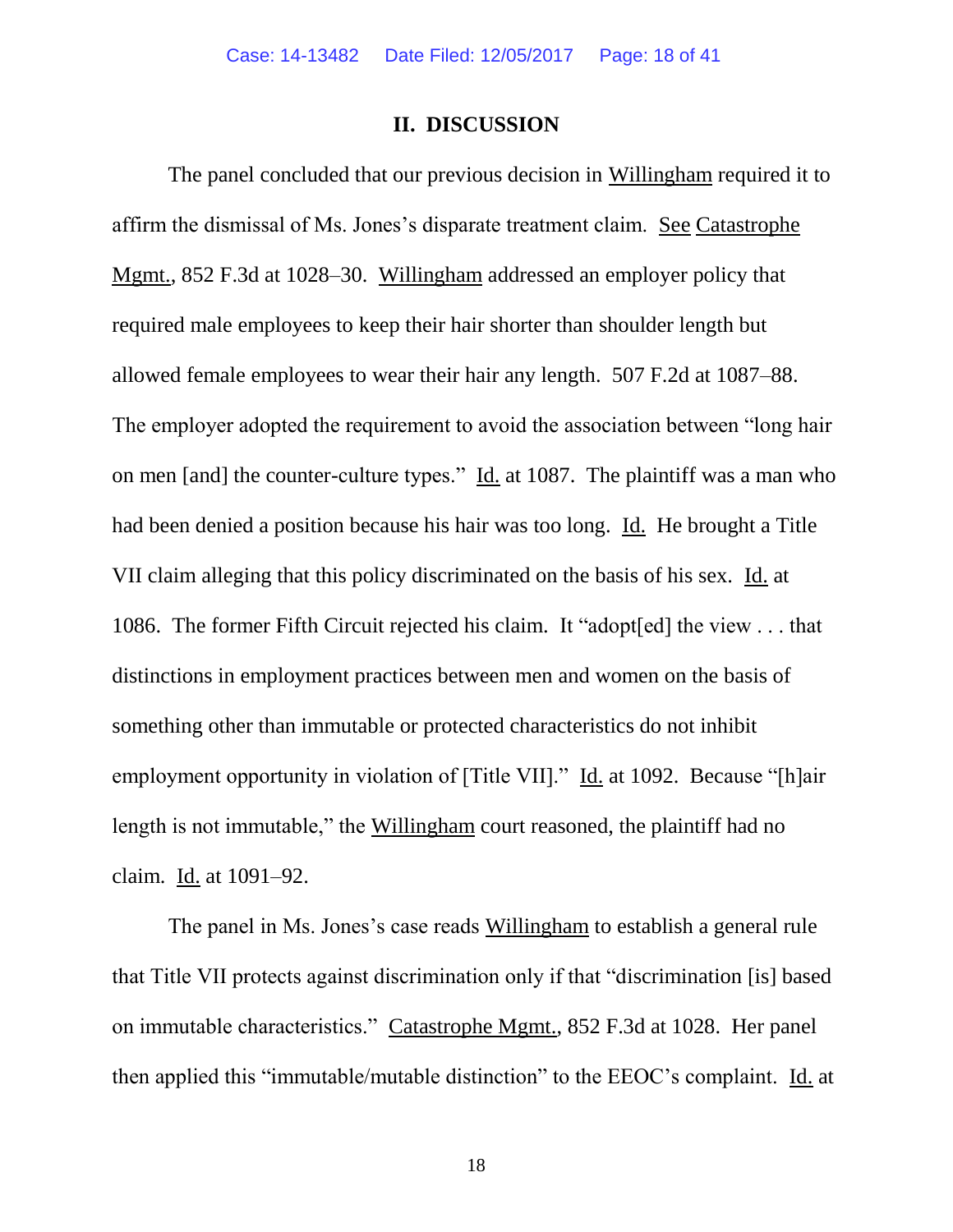1030. Because the "complaint did not allege that dreadlocks are an immutable characteristic of black persons," the panel reasoned, the complaint failed to state a claim under Title VII. Id. at 1022; see also id. at 1030. In reaching this conclusion, the panel decided that dreadlocks are merely a "cultural practice[]," id. at 1030, and are not "beyond the [plaintiff's] power to alter." Id. at 1029 (quoting Garcia v. Gloor, 618 F.2d 264, 269 (5th Cir. 1980)). So, since Ms. Jones could "alter" her dreadlocks, she failed to get past Willingham's "immutable characteristic limitation." Id.

## A.

Willingham's immutable-trait requirement is no longer good law, and Ms. Jones's panel was wrong to invoke it. The Supreme Court's 1989 decision in Price Waterhouse made clear that Title VII's prohibition against discrimination on the basis of a statutorily protected class is not limited to protecting only those characteristics of the class that may be deemed "immutable." Because Price Waterhouse undermined Willingham's immutable-trait requirement "to the point of abrogation," the panel should not have relied on it to dismiss Ms. Jones's claim. See Chambers v. Thompson, 150 F.3d 1324, 1326 (11th Cir. 1998).

Price Waterhouse addressed sex discrimination. Ann Hopkins alleged that her employer, the accounting firm Price Waterhouse, refused to allow her to become a partner in the firm because her gender presentation defied the firm's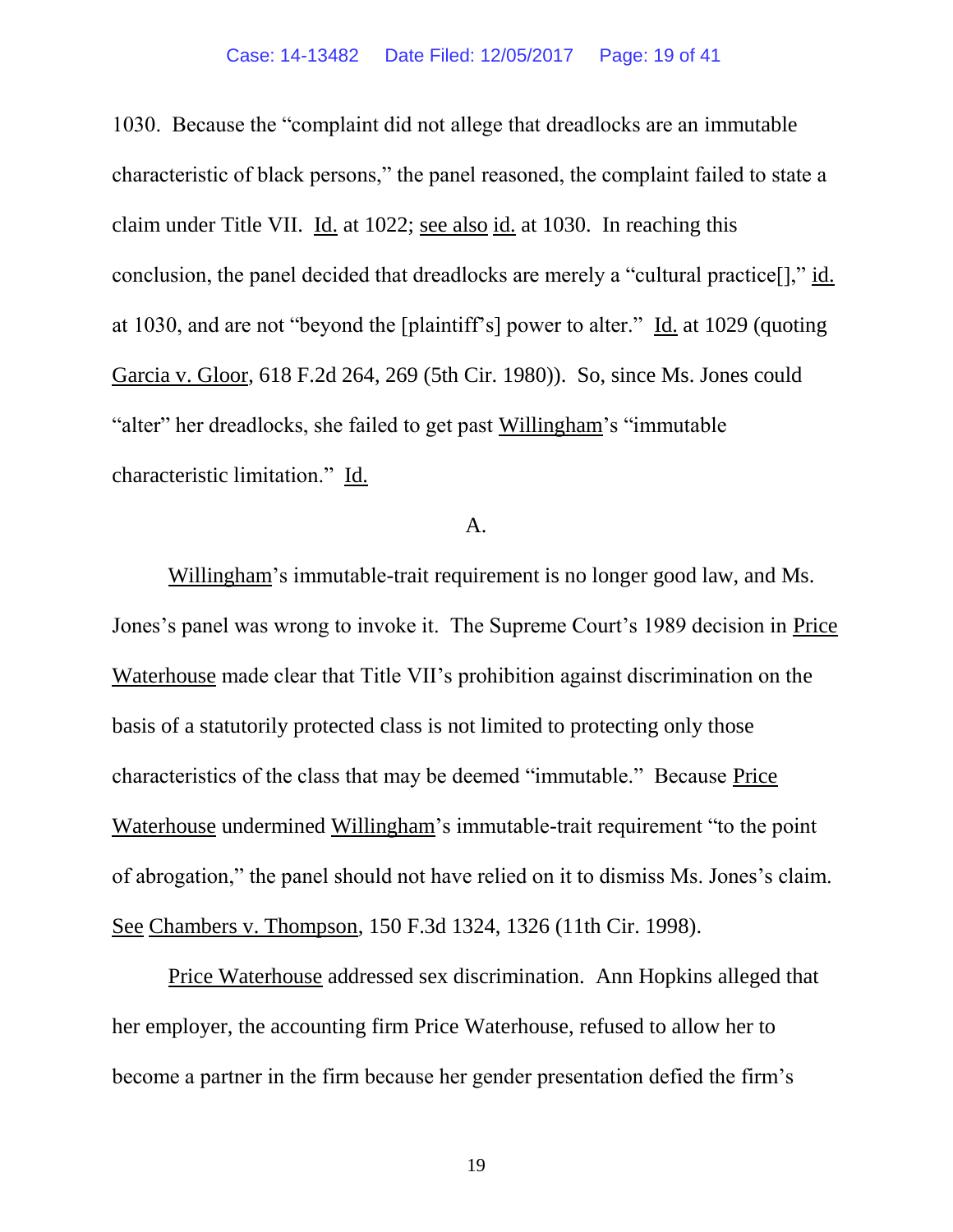view of how a woman should look and act. One partner described her as "macho." Price Waterhouse, 490 U.S. at 235, 109 S. Ct. at 1782 (plurality opinion). Another advised her to take "a course at charm school." Id. But the "coup de grace," to use the Supreme Court's term, came from a partner who told Ms. Hopkins she needed to "walk more femininely, talk more femininely, dress more femininely, wear make-up, have her hair styled, and wear jewelry." Id. (emphasis omitted).

The Supreme Court held that these comments showed Price Waterhouse discriminated against Ms. Hopkins on the basis of her sex in violation of Title VII.<sup>2</sup> Id. at 250–51, 109 S. Ct. at 1790–91; id. at 258–61, 109 S. Ct. 1795–96 (White, J., concurring); id. at 272–73, 109 S. Ct. 1802–03 (O'Connor, J., concurring). None of the traits the employer identified as its reasons for not promoting Ms. Hopkins were immutable. Nonetheless, the Supreme Court held that discrimination on the basis of these traits, which Ms. Hopkins could but did not change, constituted sex discrimination. The Court explained that discrimination on the basis of these mutable characteristics—how a woman talks, dresses, or styles her hair—showed discrimination on the basis of sex. In asking Ms. Hopkins to make these aspects of

 $\overline{a}$ 

<sup>&</sup>lt;sup>2</sup> Although there was no majority opinion in **Price Waterhouse**, I refer to this as the holding of the Court because it was the opinion of the four-justice plurality decision, and neither Justice White nor Justice O'Connor, each of whom concurred in the judgment, had any quarrel with it. See Marks v. United States, 430 U.S. 188, 193, 97 S. Ct. 990, 993 (1977) ("When a fragmented Court decides a case and no single rationale explaining the result enjoys the assent of five Justices, the holding of the Court may be viewed as that position taken by those Members who concurred in the judgments on the narrowest grounds." (quotation omitted and alteration adopted)).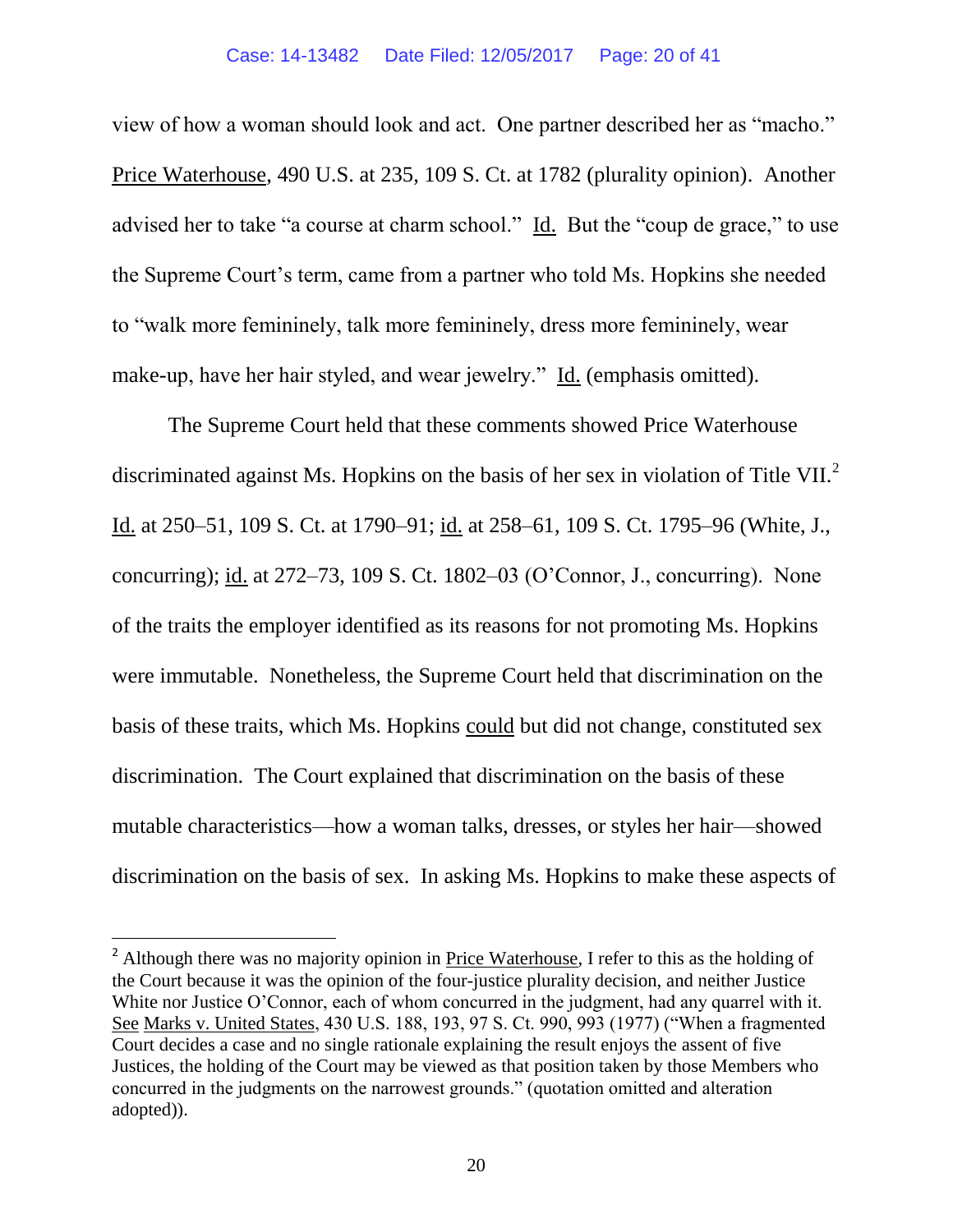her "deportment" more feminine, Price Waterhouse required her to conform to "the stereotype associated with" her sex. Id. at 251, 256, 109 S. Ct. at 1791, 1794. The Supreme Court declared:

[W]e are beyond the day when an employer could evaluate employees by assuming or insisting that they matched the stereotype associated with their group, for in forbidding employers to discriminate against individuals because of their sex, Congress intended to strike at the entire spectrum of disparate treatment of men and women resulting from sex stereotypes.

Id. at 251, 109 S. Ct. at 1791 (quotation omitted and alteration adopted). Since this declaration from the Supreme Court, our Court has repeatedly recognized that "discrimination on the basis of gender stereotype is sex-based discrimination." Glenn v. Brumby, 663 F.3d 1312, 1316 (11th Cir. 2011); see Evans v. Ga. Reg'l Hosp., 850 F.3d 1248, 1254 (11th Cir. 2017) (same); see also Equal Emp't Opportunity Comm'n v. Boh Bros. Const. Co., 731 F.3d 444, 454 & n.4 (5th Cir. 2013) (collecting cases of the other circuits stating the same conclusion).

The lesson of Price Waterhouse is clear. An employment decision based on a stereotype associated with the employee's protected class may be disparate treatment under Title VII even when the stereotyped trait is not an "immutable" biological characteristic of the employee. As this Court has recognized, "Title VII bar[s] not just discrimination because of biological sex, but also gender stereotyping—failing to act and appear according to expectations defined by gender." Glenn, 663 F.3d at 1316 (emphasis added); see also Evans, 850 F.3d at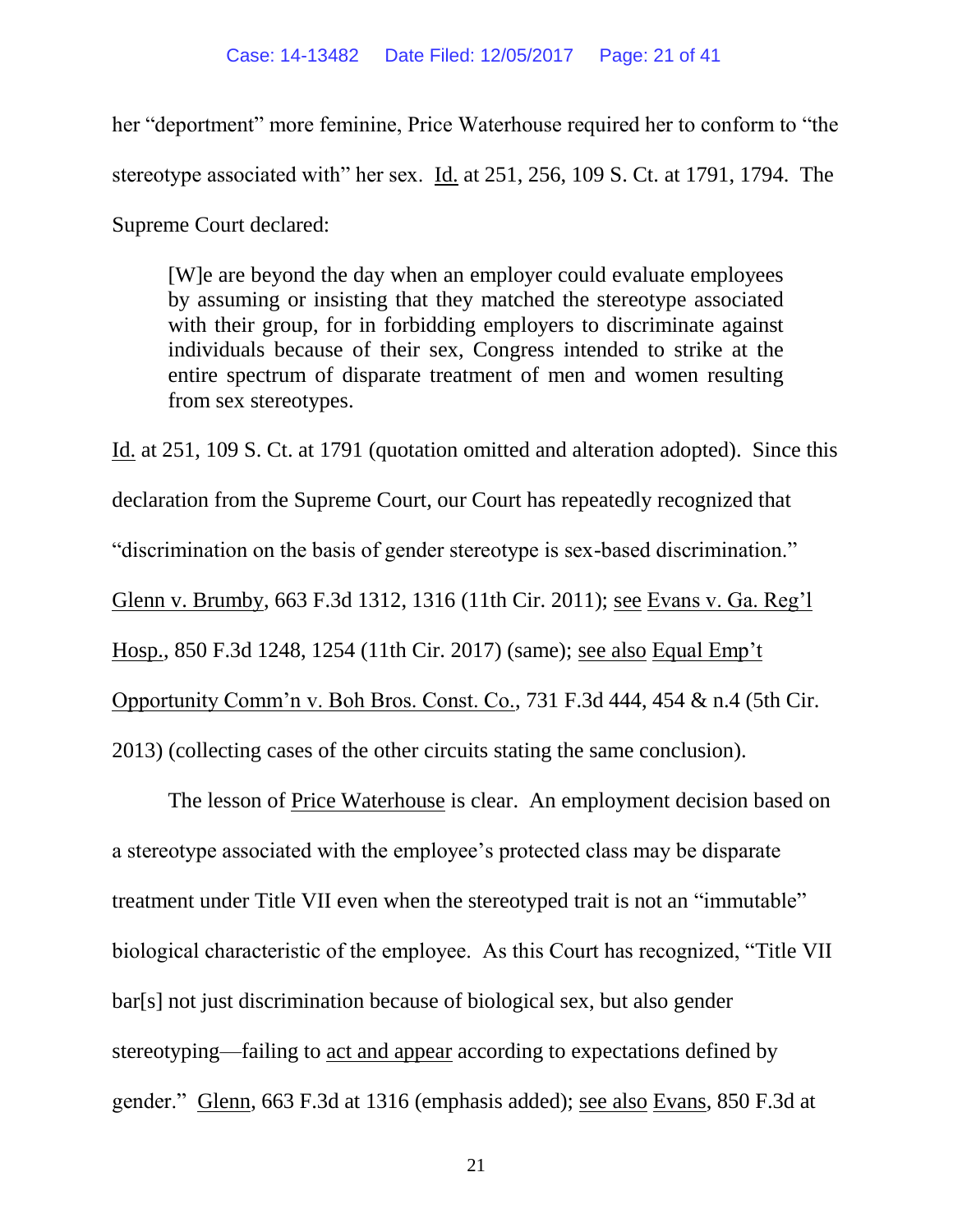1260 (William Pryor, J., concurring) (stating that Price Waterhouse "concerned claims that an employee's behavior . . . deviated from a gender stereotype held by an employer" and that "[t]he doctrine of gender nonconformity is, and always has been, behavior based").

Thus, after Price Waterhouse, Title VII's protections clearly extend beyond Willingham's requirement that a plaintiff show discrimination based on an immutable trait. In Willingham, the plaintiff, who was denied employment solely because he did not have the short haircut required of male employees, argued that "since short hair is stereotypically male, requiring it of all male applicants violates [Title VII]." 507 F.2d at 1089. Mr. Willingham raised the gender-stereotyping argument, so the court necessarily and expressly considered whether "sexual stereotypes violate [Title VII]." Id. at 1090. Our court concluded they do not. See id. at 1092–93. In rejecting the gender-stereotyping theory of liability, the Willingham court held that the "objective" of "eliminating sexual stereotypes . . . . may not be read into the Civil Rights Act of 1964 without further Congressional action." Id. at 1092. "Congress," the court reasoned, "did not intend for its proscription of sexual discrimination to have [such] significant and sweeping implications." Id. at 1090. But of course this is precisely what the Supreme Court in Price Waterhouse told us Congress intended. See Price Waterhouse, 490 U.S. at 251, 109 S. Ct. at 1791 ("Congress intended to strike at the entire spectrum of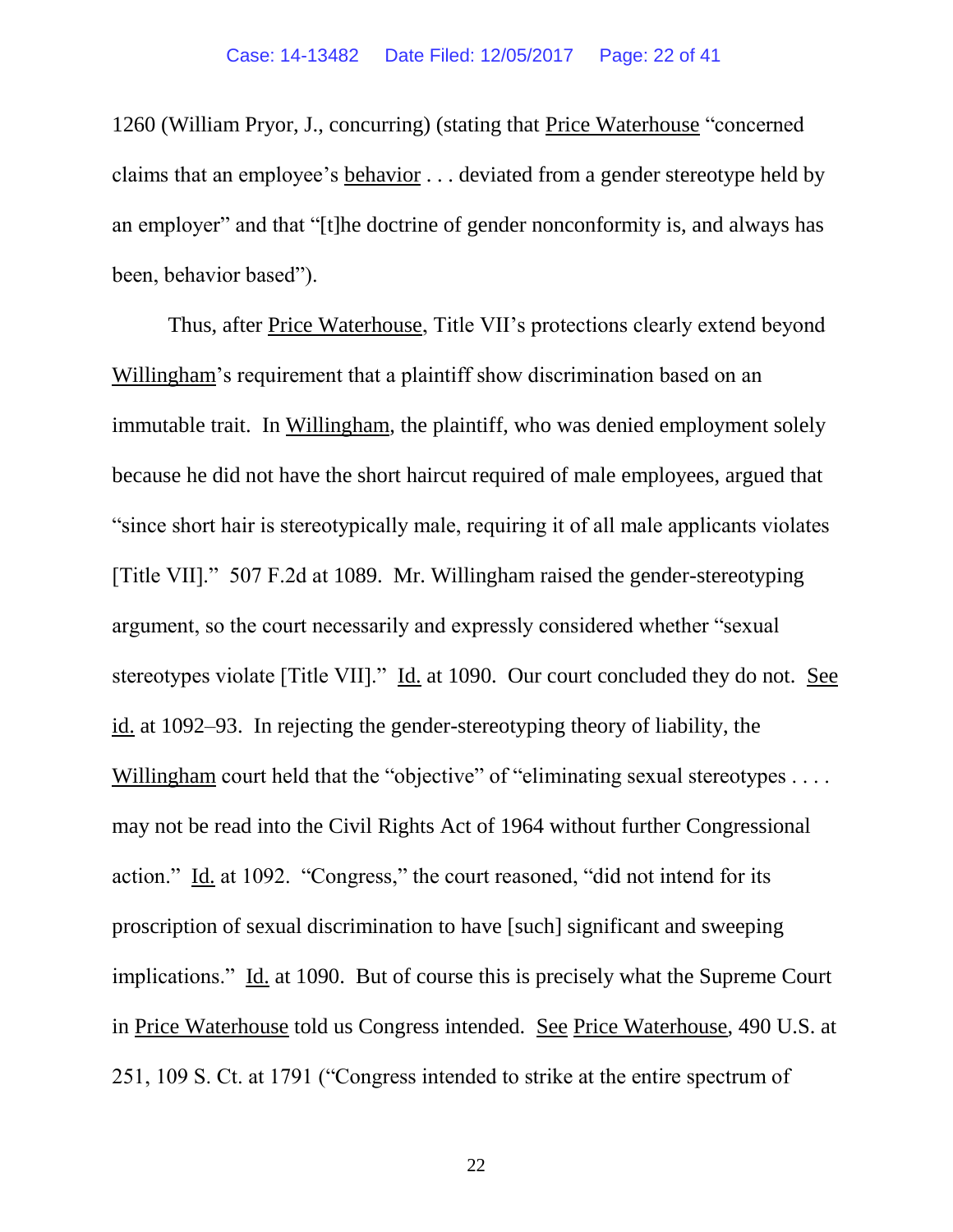disparate treatment of men and women resulting from sex stereotypes."). Commentators have long noted that this Court's decision in Willingham "predate[s] the Supreme Court's more expansive prohibitions of sexual stereotyping [in Price Waterhouse] and thus relied on reasoning that is no longer good law." Mary Anne C. Case, Disaggregating Gender from Sex and Sexual Orientation: The Effeminate Man in the Law and Feminist Jurisprudence, 105 Yale L.J. 1, 61 (1995); see also Robert Post, Prejudicial Appearances: The Logic of American Antidiscrimination Law, 88 Cal. L. Rev. 1, 35–36 & n.166 (2000) (explaining that in the face of Price Waterhouse, Willingham and other cases upholding sex-differentiated grooming codes present a "spectacle of preposterous doctrinal formulations").

When a "direct<sup>[]</sup> conflict" like this arises between our prior precedent and a later decision of the Supreme Court, it is our obligation to leave our precedent behind and respect the Supreme Court's pronouncement. See United States v. White, 837 F.3d 1225, 1230–31 (11th Cir. 2016) (per curiam) (quotation omitted); see also Davis v. Singletary, 119 F.3d 1471, 1482 (11th Cir. 1997) ("To the extent of any inconsistency between our [earlier] pronouncements and the Supreme Court's supervening ones, of course, we are required to heed those of the Supreme Court."). By applying Willingham to dismiss Ms. Jones's case, our Court has shirked its obligation.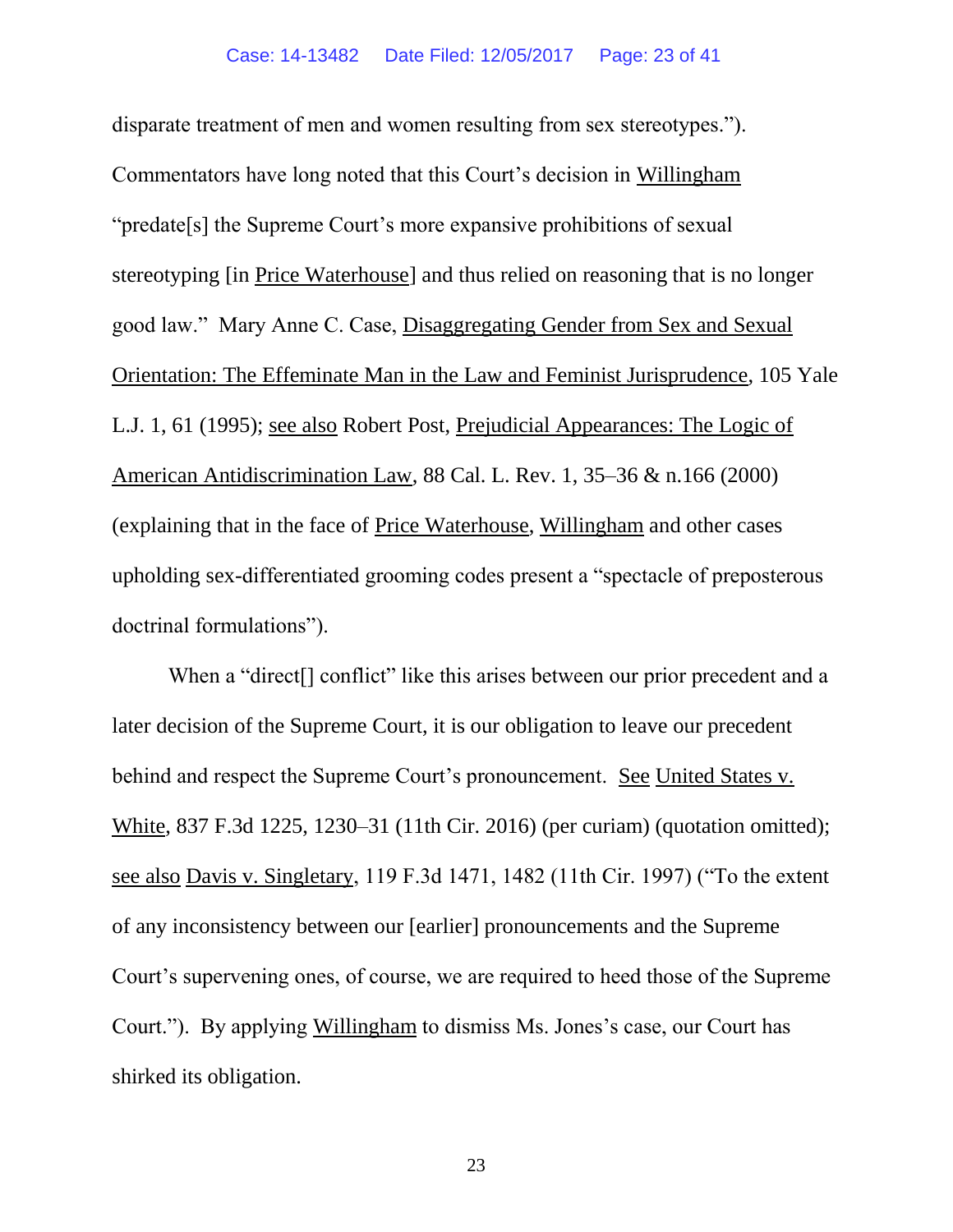B.

Beyond that, when the panel relied on Willingham's invalid immutable-trait requirement, it did not reach the wrong result for only Ms. Jones. Sadly, it takes our entire Title VII disparate-treatment jurisprudence down a misguided path. Since Price Waterhouse, this Court had applied Willingham only one time. That was to uphold a sex-differentiated hair-length policy that was indistinguishable from the one at issue in Willingham. See Harper v. Blockbuster Entm't Corp., 139 F.3d 1385, 1387 (11th Cir. 1998).<sup>3</sup> Other than  $\overline{\text{Harper}}$ , this Court has completely avoided Willingham's immutable-trait requirement. The rarity with which we have invoked the Willingham requirement after Price Waterhouse suggests that until now—our Court understood its requirement was no longer sound.<sup>4</sup>

The panel decision thus resurrects what had been, for good reason, a dead letter in this circuit. And it does so in very broad terms. Instead of limiting the

 $\overline{a}$ 

 $3$  In Harper, this Court disposed of the plaintiffs' claim in one sentence, saying it was "squarely" foreclose[d]" by Willingham. Harper, 139 F.3d at 1387. There was no mention of Price Waterhouse.

<sup>&</sup>lt;sup>4</sup> The decision in Glenn also makes clear this Court had rejected the immutable-trait requirement. In Glenn we held that "discrimination against a transgender individual because of her gendernonconformity is sex discrimination." Glenn, 663 F.3d at 1317. This result, we explained, was compelled by Price Waterhouse. Id. at 1316–17. Glenn's holding is a stark repudiation of the immutable-trait requirement. When an employer takes an adverse action against a transgender employee because of the employee's gender nonconformity, the employer is not discriminating based on an immutable characteristic of sex. To the contrary, the employer has discriminated against the employee because the employee's appearance flouts the perceived immutability of sexual characteristics. See id. at 1316 ("A person is defined as transgender precisely because of the perception that his or her behavior transgresses gender stereotypes."). We have therefore recognized that the very act of changing one's appearance can be the basis of an employment discrimination claim.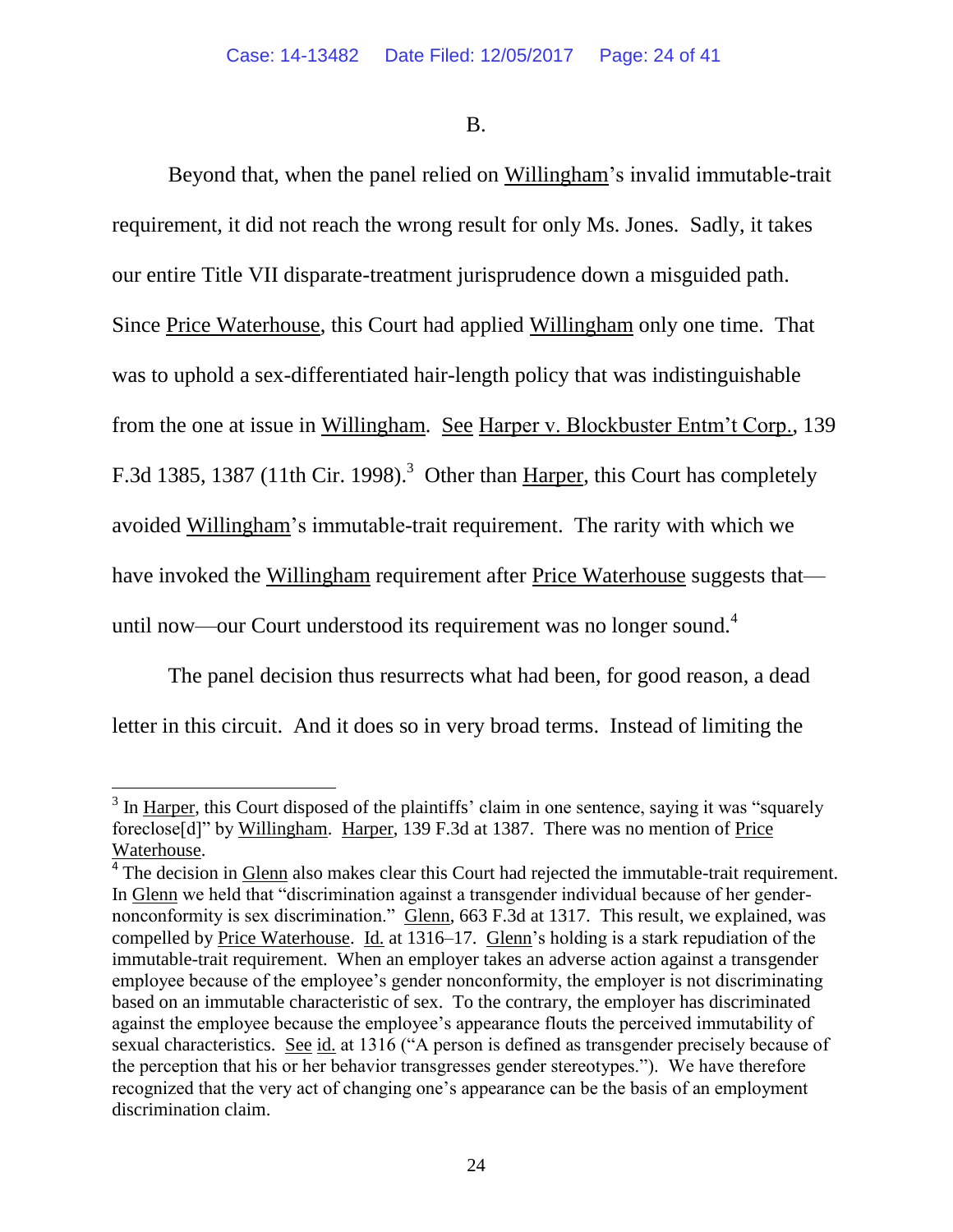immutable-trait requirement to cases involving grooming policies, the opinion appears to hold that the "immutable characteristic limitation" applies to all Title VII disparate treatment claims. Catastrophe Mgmt., 852 F.3d at 1029; see, e.g., id. at 1021 ("[O]ur precedent holds that Title VII prohibits discrimination based on immutable traits . . . ."); id. at 1028 ("Title VII protects against discrimination based on immutable characteristics."); id. at 1030 ("Title VII protects persons in covered categories with respect to their immutable characteristics, but not their cultural practices."). To the extent the panel opinion revives the immutable-trait requirement for sex discrimination claims, it directly contradicts our post-Price Waterhouse precedent recognizing sex discrimination claims based on gender nonconformity. See Evans, 850 F.3d at 1254 ("Discrimination based on failure to conform to a gender stereotype is sex-based discrimination."); Glenn, 663 F.3d at 1316 (same). After all, the crux of every gender-nonconformity claim is that the way an employee chooses to present her gender, through any number of mutable characteristics, is protected by Title VII.

My reading of the panel opinion tells me that the panel not only resurrects this damaging immutable-trait requirement, it expands that requirement. It does so by applying the doctrine to disparate treatment claims alleging race discrimination. Before Ms. Jones's panel opinion, this Court had never applied Willingham's immutable-trait requirement to a race-based disparate treatment claim. Now, the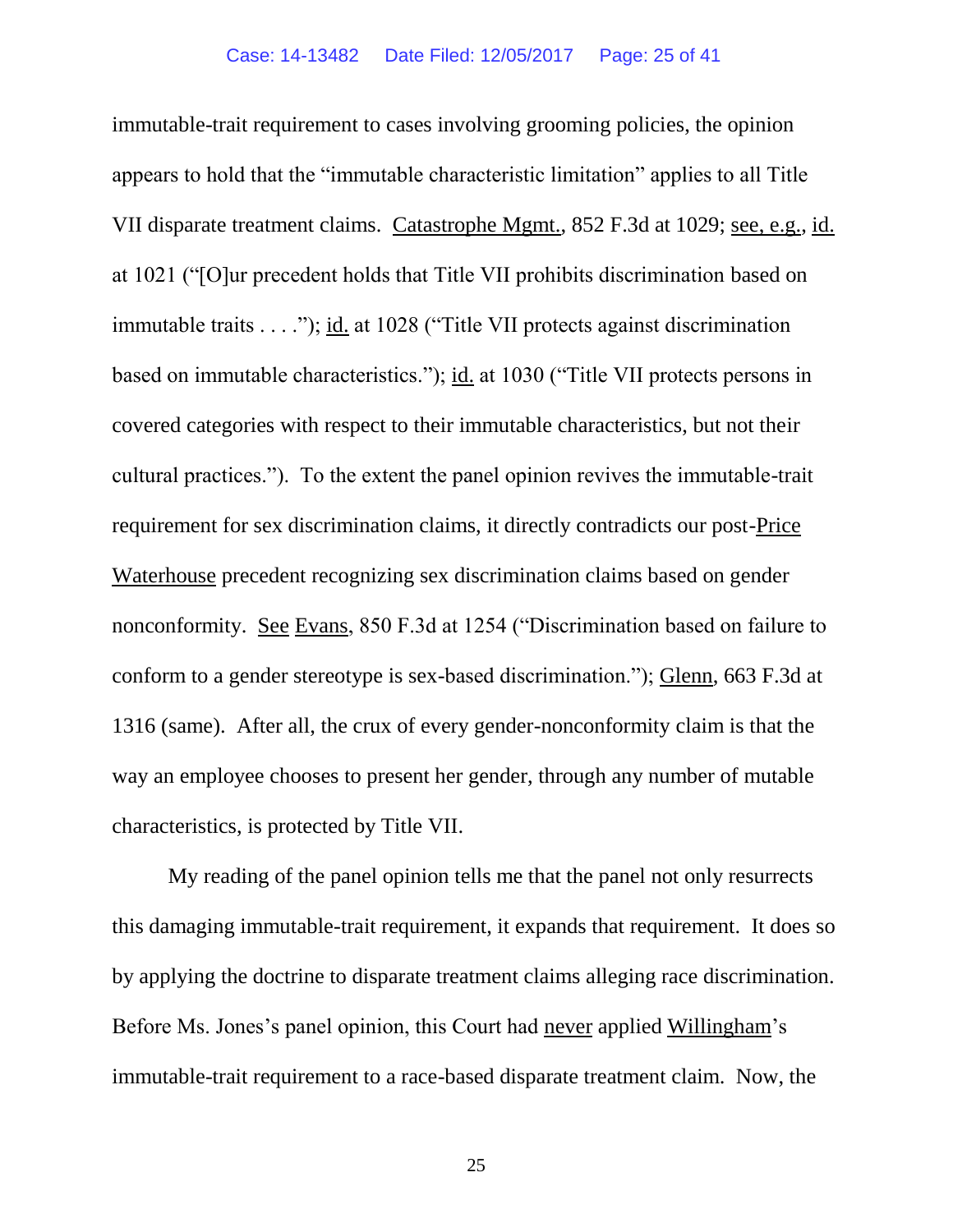panel has extended the doctrine to race claims, which pushes the invalid doctrine into a whole new category of Title VII claims. Willingham mentioned race only once. It said that "race" itself is an "immutable characteristic[]" and therefore protected under Title VII. 507 F.2d at 1091 ("Equal employment opportunity may be secured only when employers are barred from discriminating against employees on the basis of immutable characteristics, such as race and national origin."). In other words, Willingham used the concept of immutability to identify race as a characteristic that is a prohibited basis for employer decision-making. Willingham never said anything about using immutability against a racial group to exclude certain features of racial identity from statutory protection.<sup>5</sup> See Camille Gear Rich, Performing Racial and Ethnic Identity: Discrimination by Proxy and the Future of Title VII, 79 N.Y.U. L. Rev. 1134, 1216, 1220 (2004) (recognizing this flaw in the extension of the "immutability construct" to claims of race discrimination).

It isn't hard to see why an immutable-trait requirement has no place in the race-discrimination context. The doctrine presumes that there are immutable, or naturally-occurring physical differences between racial groups. This, even though

 $\overline{a}$ 

<sup>&</sup>lt;sup>5</sup> In Garcia, the former Fifth Circuit applied the immutable-trait requirement to a claim of national-origin discrimination, upholding an employer's English-only policy. See 618 F.2d at 270. But the court said nothing about applying the requirement in the context of race discrimination. Rather, as far as race is concerned, Garcia made only the same point as Willingham—that the racial classifications themselves are immutable and therefore protected. See Garcia, 618 F.2d at 269 ("No one can change his place of birth (national origin), the place of birth of his forebears (national origin), his race or fundamental sexual characteristics.").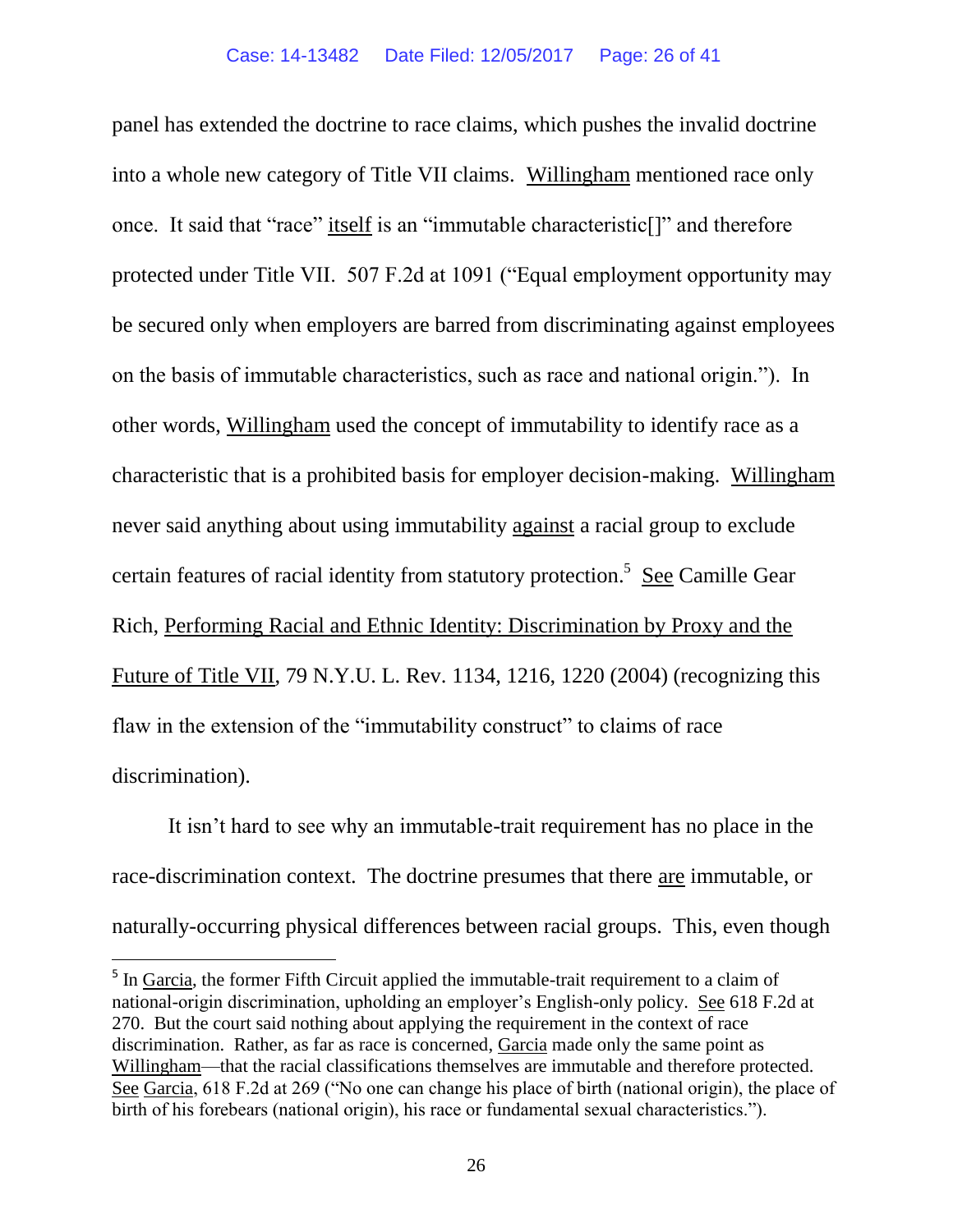both the academy and the courts have long rejected the notion that racial divisions are based on biological differences. See Ian F. Haney Lopez, The Social Construction of Race: Some Observations on Illusion, Fabrication, and Choice, 29 Harv. C.R.-C.L. L. Rev. 1, 11–20 (1994) (collecting sources and explaining that "[t]he rejection of race in science is now almost complete"). Summarizing the findings of "[m]any modern biologists and anthropologists," the Supreme Court told us three decades ago:

Clear-cut [racial] categories do not exist. The particular traits which have generally been chosen to characterize races have been criticized as having little biological significance. It has been found that differences between individuals of the same race are often greater than the differences between the "average" individuals of different races.

Saint Francis Coll. v. Al-Khazraji, 481 U.S. 604, 610 n.4, 107 S. Ct. 2022,

2026 n.4 (1987).

The supposed distinction between an "immutable" racial trait and a "mutable" one is illusory. Is the color of an employee's hair an immutable trait? What about the shape of an employee's nose? It seems to me that employers could use the panel's rule to argue that any case in which the employer hasn't overtly discriminated on the basis of skin color itself falls outside of Title VII's protections. And even that may be questionable, because with modern medicine skin color can be changed too. See Margaret L. Hunter, Buying Racial Capital: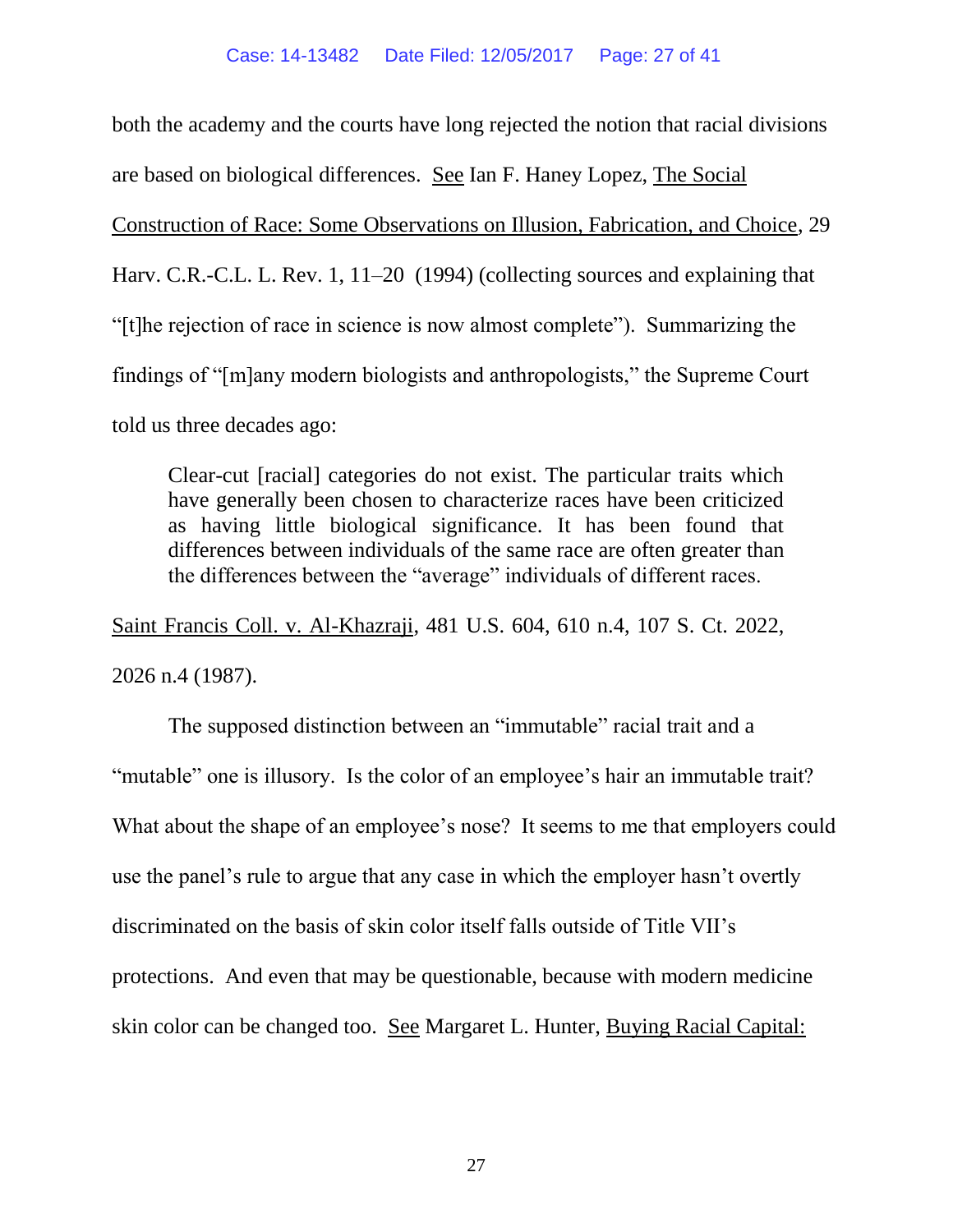# Skin-bleaching and Cosmetic Surgery in a Globalized World, 4 J. Pan Afr. Studies 4, 142–64 (2011).

The panel opinion itself shows us that the notion of an "immutable" racial characteristic is fiction. In an effort to give lower courts an example of "the distinction between immutable and mutable characteristics of race," the panel draws a bright line between dreadlocks and an Afro. Catastrophe Mgmt., 852 F.3d at 1030. The panel actually says that while dreadlocks, a "black hairstyle," is a "mutable choice" and therefore not protected, an Afro, "black hair texture," is an "immutable characteristic" and is therefore protected. Id. This distinction is nonsense. If an immutable trait is something that is "beyond the [plaintiff]'s power to alter," id. at 1029 (quotation omitted), then neither dreadlocks nor Afros are immutable traits of black people. Like any hair style, both can be altered.

In fact, the very case the panel relies on for the proposition that Afros are an immutable characteristic, Jenkins v. Blue Cross Mutual Hospital Insurance, Inc., 538 F.2d 164 (7th Cir. 1976) (en banc), disproves the point. See Catastrophe Mgmt., 852 F.3d at 1030 (citing Jenkins, 538 F.2d at 168). In Jenkins, the Seventh Circuit held that a black employee's allegation that she was denied a promotion because she wore her hair in an Afro stated a Title VII claim for race discrimination. 538 F.2d at 168. But contrary to Ms. Jones's panel's assertion that an Afro constitutes "an immutable characteristic," Catastrophe Mgmt., 852 F.3d at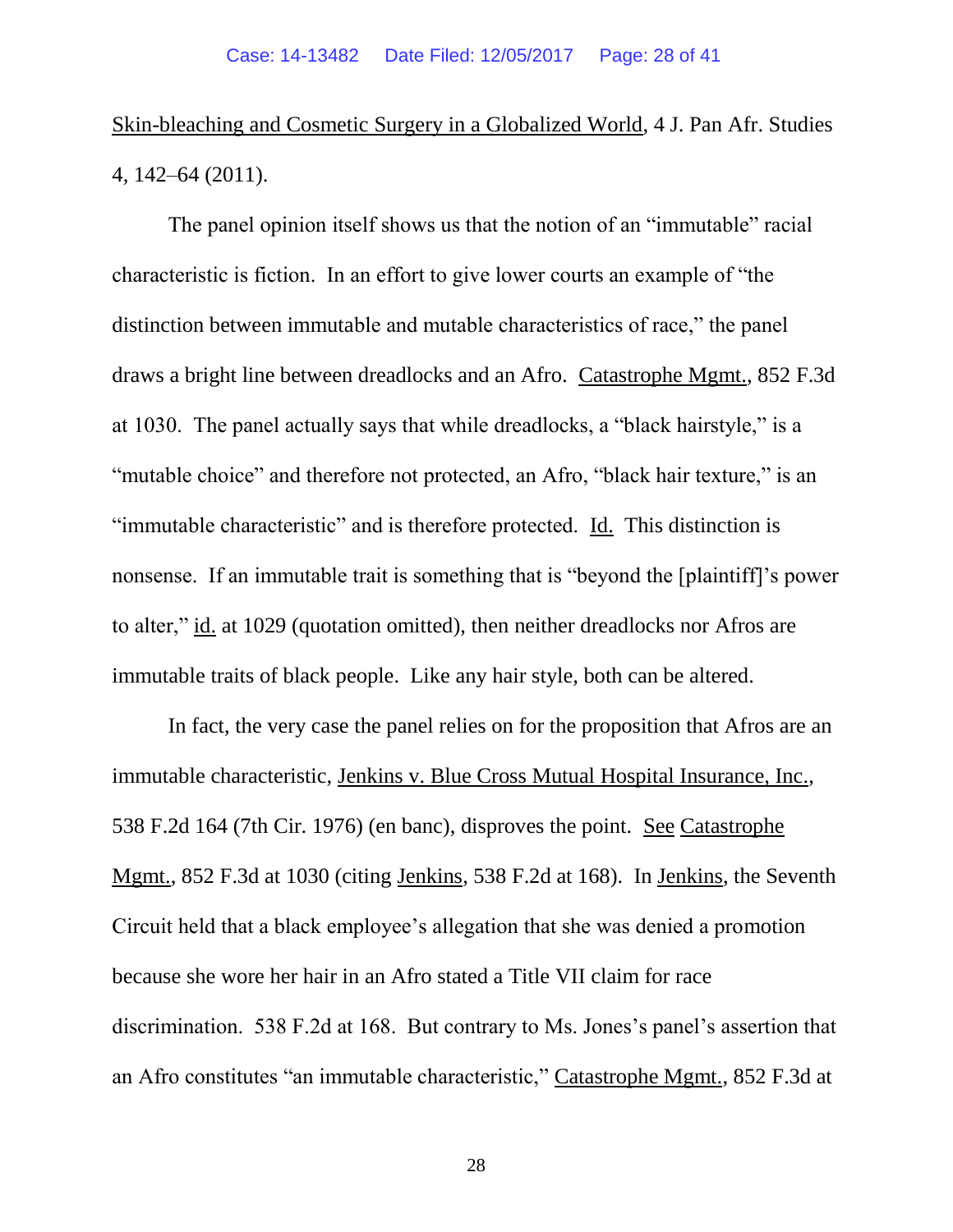1030, the Jenkins decision actually highlights the mutability of an Afro. In Jenkins, the plaintiff made the choice to style her hair in an Afro after years of wearing her hair differently. 538 F.2d at 167. The plaintiff affirmatively alleged that she worked for her employer for three years with "no problem until May 1970 when I got my natural hair style." Id. at 167; see also id. at 168–69 (repeatedly describing the plaintiff's Afro as a "hairstyle"). The Seventh Circuit concluded that an allegation of discrimination based on a black employee's Afro stated a claim under Title VII not because an Afro is an immutable characteristic of black people, but instead because singling the plaintiff out on account of her "Afro hairstyle was merely the method by which the plaintiff's supervisor [] expressed the employer's racial discrimination." Id. at 168.

The discriminatory animus that motivates an employer to ban dreadlocks offends the antidiscrimination principle embodied in Title VII just as much as the discriminatory animus motivating a ban on Afros. Both are distinctly African-American racial traits. So, when an employer refuses to hire or promote a black employee on the basis of one of those traits, there is a strong indication that the employee's race motivated the decision. In other words, when an aspect of a person's appearance marks her as a member of a protected class and her employer then cites that racial marker as the reason for taking action against her, the employee's race probably had something to do with it. Whether that racialized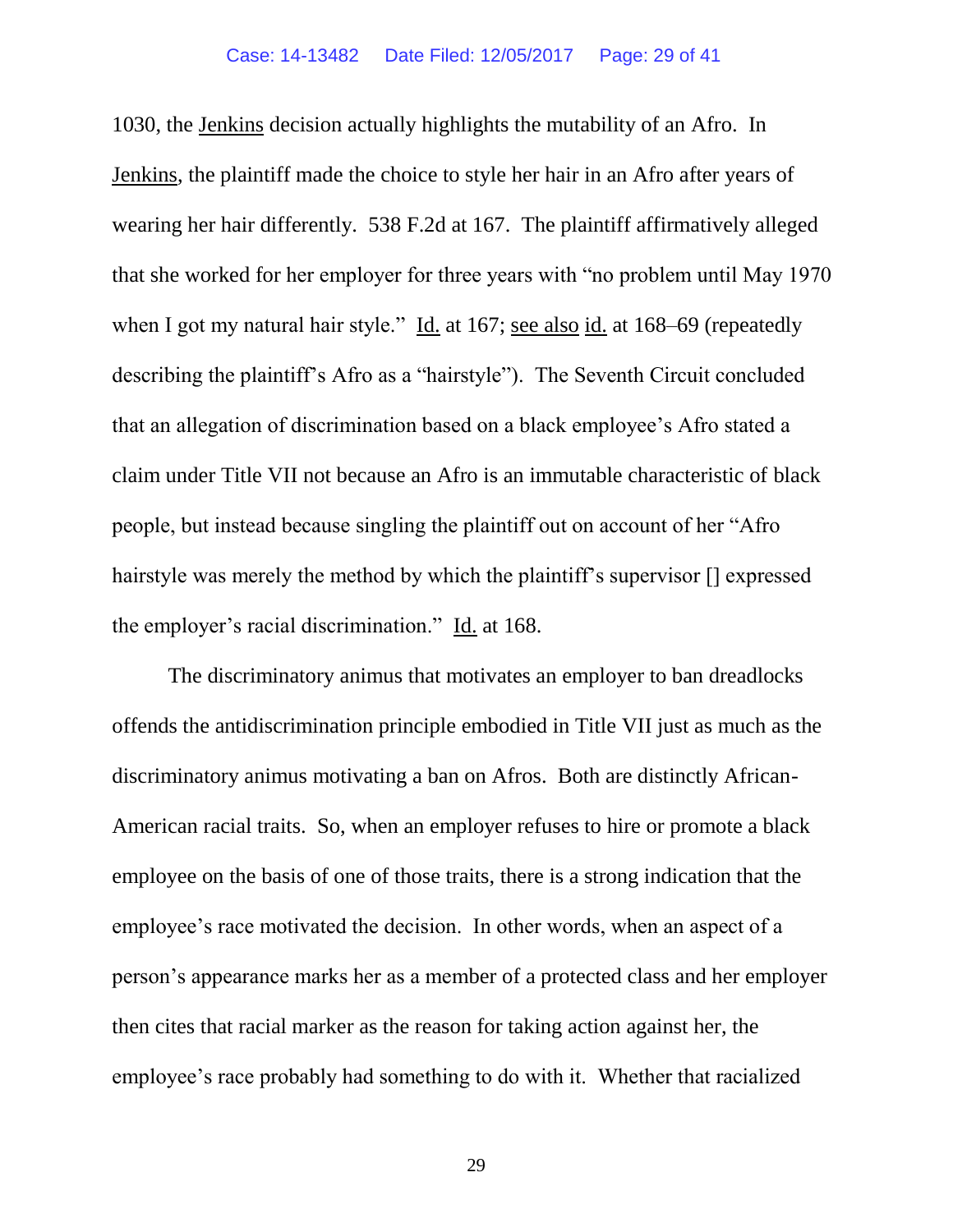#### Case: 14-13482 Date Filed: 12/05/2017 Page: 30 of 41

aspect of her appearance is "immutable" such as skin color or "mutable" such as hair is beside the point. Either way, the employer's action based on a racial identifier is an action based on the employee's race.

In order to faithfully apply Title VII's ban on racial discrimination, courts must identify discriminatory intent in all its disguises. That is why we instruct district courts to look for "circumstantial evidence . . . [of] the employer's discriminatory intent," however that intent may manifest. Smith v. Lockheed-Martin Corp., 644 F.3d 1321, 1328 (11th Cir. 2011); see also Ash v. Tyson Foods, Inc., 546 U.S. 454, 456, 126 S. Ct. 1195, 1197 (2006) (per curiam) (holding that even a facially race-neutral remark may be "probative of bias," "depend[ing] on various factors including context, inflection, tone of voice, local custom, and historical usage"). Yet the panel opinion forces courts in Alabama, Florida, and Georgia to close their eyes to compelling evidence of discriminatory intent. This flies in the face of the broad mandate courts have been given in disparate treatment cases.

In concluding this debate between two appeals court judges, neither of us African American, about what is an immutable characteristic of African American hair, the ironies are not lost on me. Ms. Jones is not going to be impacted much by which view ultimately prevails in what Judge Jordan refers to as the "[d]ebates [that] rage in the academy (as well as in society) over whether race is biological,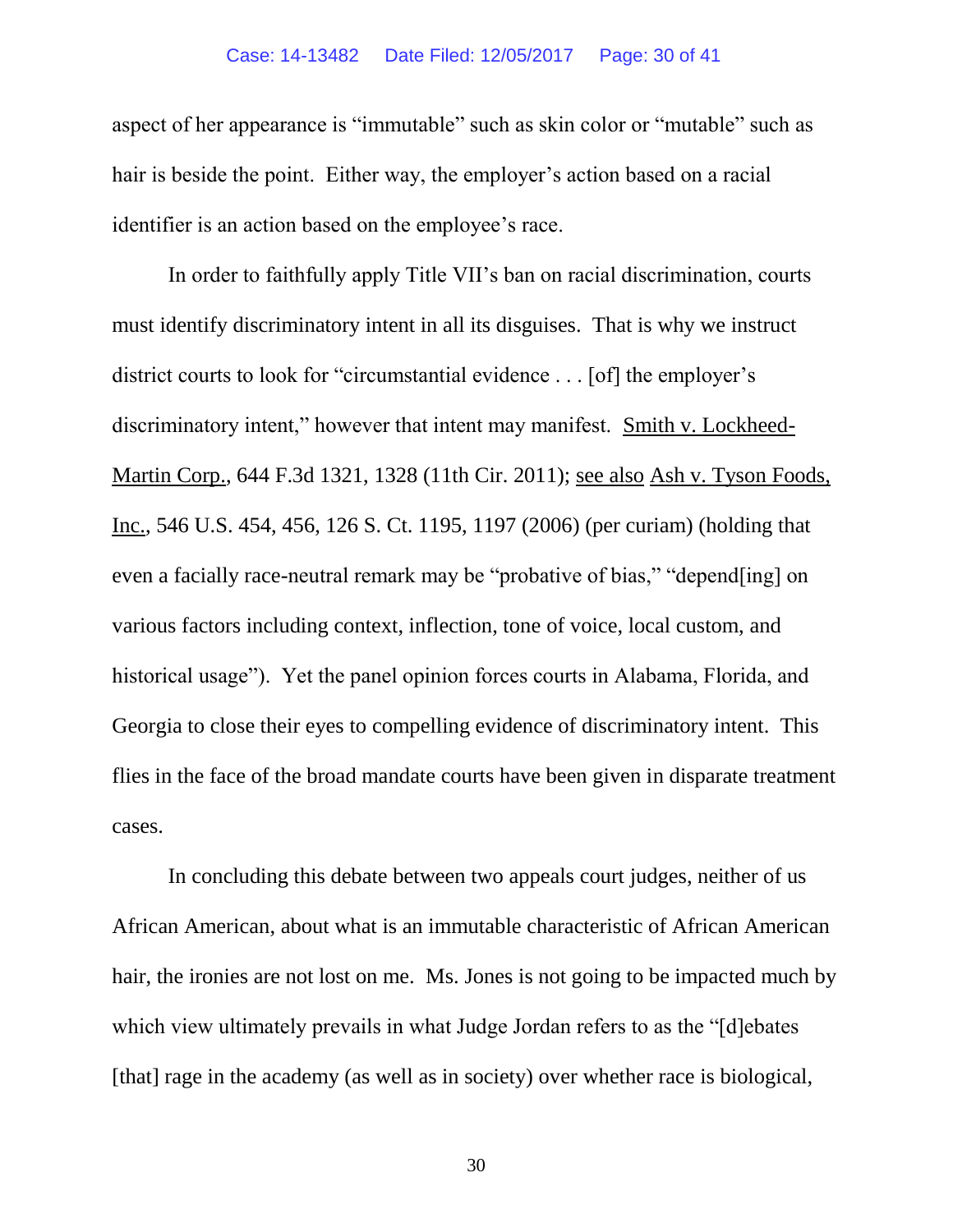cultural consensus-based, or some or none of the above." Ms. Jones's complaint plainly sets out facts that plausibly support her claim that CMS withdrew her job offer based on a marker of her race. As you've read, Judge Jordan himself recognizes that there is "no legal or factual agreement" about the relationship between a person's hair style and her race. That being the case, Ms. Jones had every reason to come into federal court, seeking to have a jury instructed on the law that governs this dispute, and then decide these facts about which we cannot agree. Ms. Jones should have had that opportunity.

# C.

In the ways I have set out, the panel went astray when it invoked Willingham's immutable-trait requirement to dismiss the EEOC's complaint. I will now review how the EEOC's allegations should have been analyzed. Once we put aside the no-longer valid immutable-trait requirement and instead analyze the complaint under the stereotyping doctrine from Price Waterhouse, the complaint easily sets out a plausible claim for race-based disparate treatment. It therefore should have survived CMS's motion to dismiss. See Am. Dental Ass'n v. Cigna Corp., 605 F.3d 1283, 1289 (11th Cir. 2010) ("[T]o survive a motion to dismiss, a complaint must [] contain sufficient factual matter, accepted as true, to 'state a claim to relief that is plausible on its face.'" (quoting Bell Atl. Corp. v. Twombly, 550 U.S. 544, 570, 127 S. Ct. 1955, 1974 (2007)).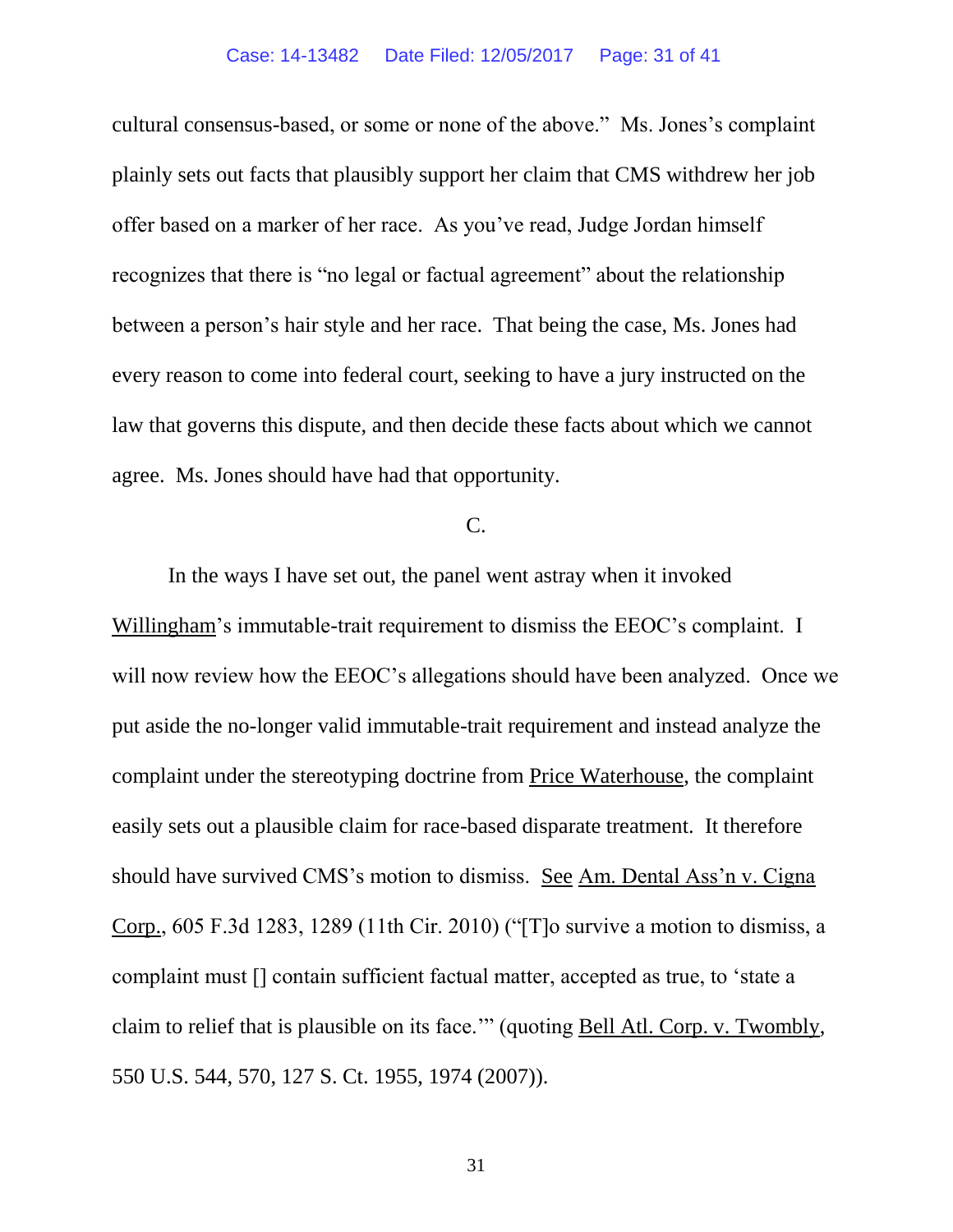Price Waterhouse teaches that, for purposes of Title VII, it does not matter whether the trait the employer disfavors is mutable or immutable. What matters is whether that trait is linked, by stereotype, to a protected category. See 490 U.S. at 251, 109 S. Ct. at 1791. Price Waterhouse didn't refuse to promote all employees who are women (an "immutable" trait). It refused to promote a subset of women: those who failed to conform to a stereotype of how a woman should look in the workplace. <u>See id.</u> at 235, 109 S. Ct. at 1782 ("Hopkins [was told she needed to] . . . dress more femininely, wear make-up, have her hair styled, and wear jewelry."). CMS's ban on dreadlocks works the same way. The company might not refuse to hire all black applicants. Rather, it refuses to hire a subset of black applicants: those who, because of their hair, fail to conform to a stereotypical notion of how a black person should look in the workplace.<sup>6</sup>

The EEOC clearly alleged that dreadlocks are a stereotyped trait of African Americans. The complaint explains that the perception that dreadlocks are "unprofessional" and "not neat" is grounded in a deep-seated white cultural association between black hair and dirtiness. This perception has origins in slavery itself. See Doc. 21-1 ¶ 20 (alleging that the term "dreadlock" originated during the slave trade, when "slave traders referred to the slaves' hair as 'dreadful'" because

 $\overline{a}$ 

<sup>&</sup>lt;sup>6</sup> This Court's precedent made clear, nearly a decade before Price Waterhouse, that the reach of Title VII "is not to be diluted because discrimination adversely affects only a portion of the protected class." Jefferies v. Harris Cty. Cmty. Action Ass'n, 615 F.2d 1025, 1034 (5th Cir. 1980) (quotation omitted); see id. at 1033 ("[D]isparate treatment of a subclass of women could constitute a violation of Title VII . . . .").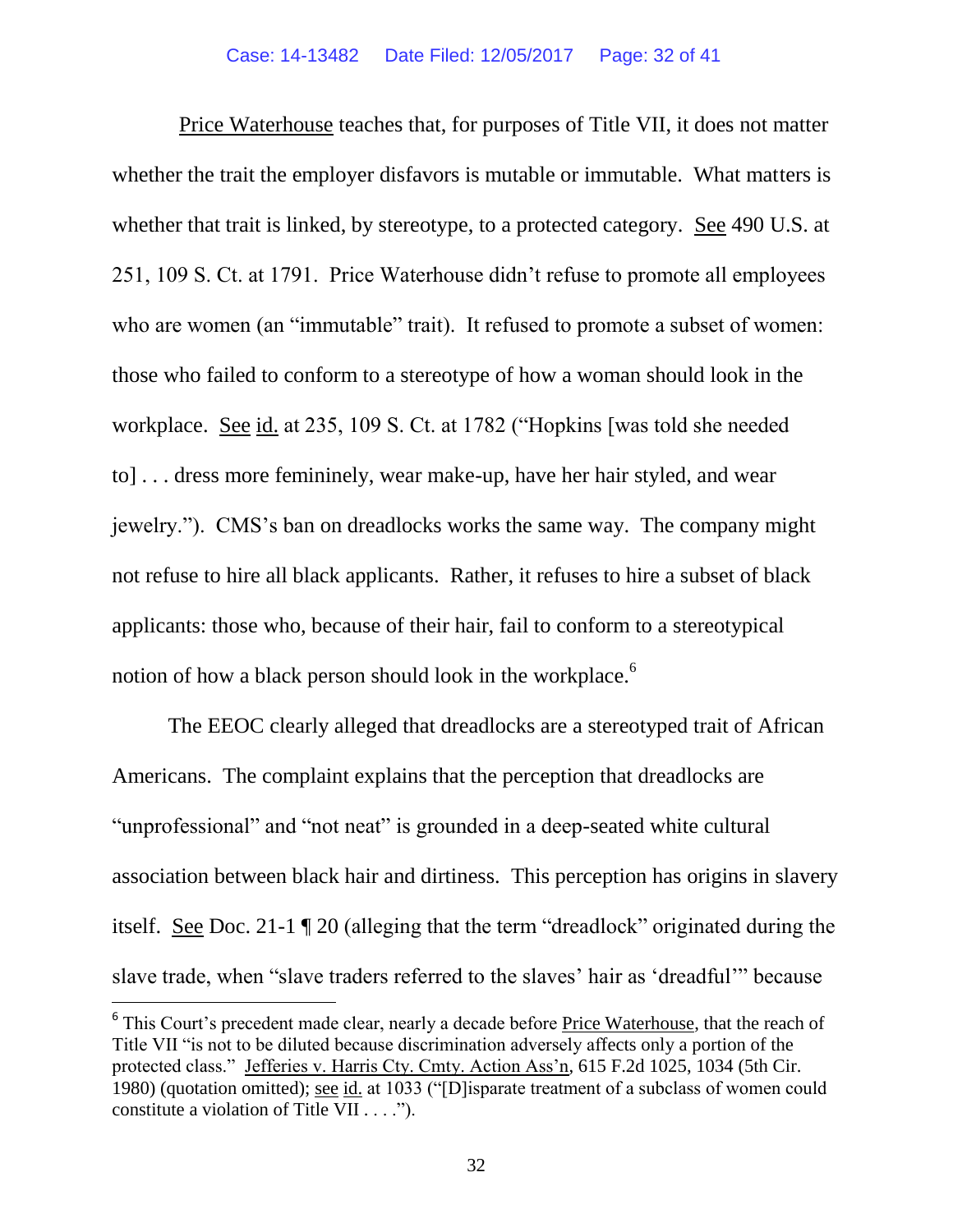slaves' hair often "became matted with blood, feces, urine, sweat, tears, and dirt" during the transatlantic voyage). Thus, the complaint plainly asserts, the "assumption" that "dreadlocks inevitably will get messy" is "based on stereotyped notions of how Black people should and should not wear their hair and is premised on a normative standard and preference for White hair."

The EEOC also alleged that CMS relied on this racial stereotype when it rescinded Ms. Jones's job offer. To begin, there is certainly daylight between CMS's formal, written grooming policy, which did not single out any particular hairstyle, and its informal, unwritten ban on dreadlocks. CMS's written grooming policy was race neutral: all employees' hairstyles must "reflect a business/professional image" and must not be "excessive." Yet CMS then decided to interpret this race-neutral policy to ban a particular type of hairstyle. According to the complaint, the hairstyle selected by CMS typically grows "naturally" only in black people's hair and not in white people's. Ms. Jones was told that CMS could not hire her with dreadlocks. CMS's ban on dreadlocks therefore appears to be categorical, presumably meaning that the company views all dreadlocks as "excessive" and lacking a "business[like]/professional image." As the human resources manager, Ms. Wilson, explained to Ms. Jones, the problem with dreadlocks is "they tend to get messy." But again, the complaint explained that CMS's "assumption that [] dreadlocks inevitably will get messy" is grounded in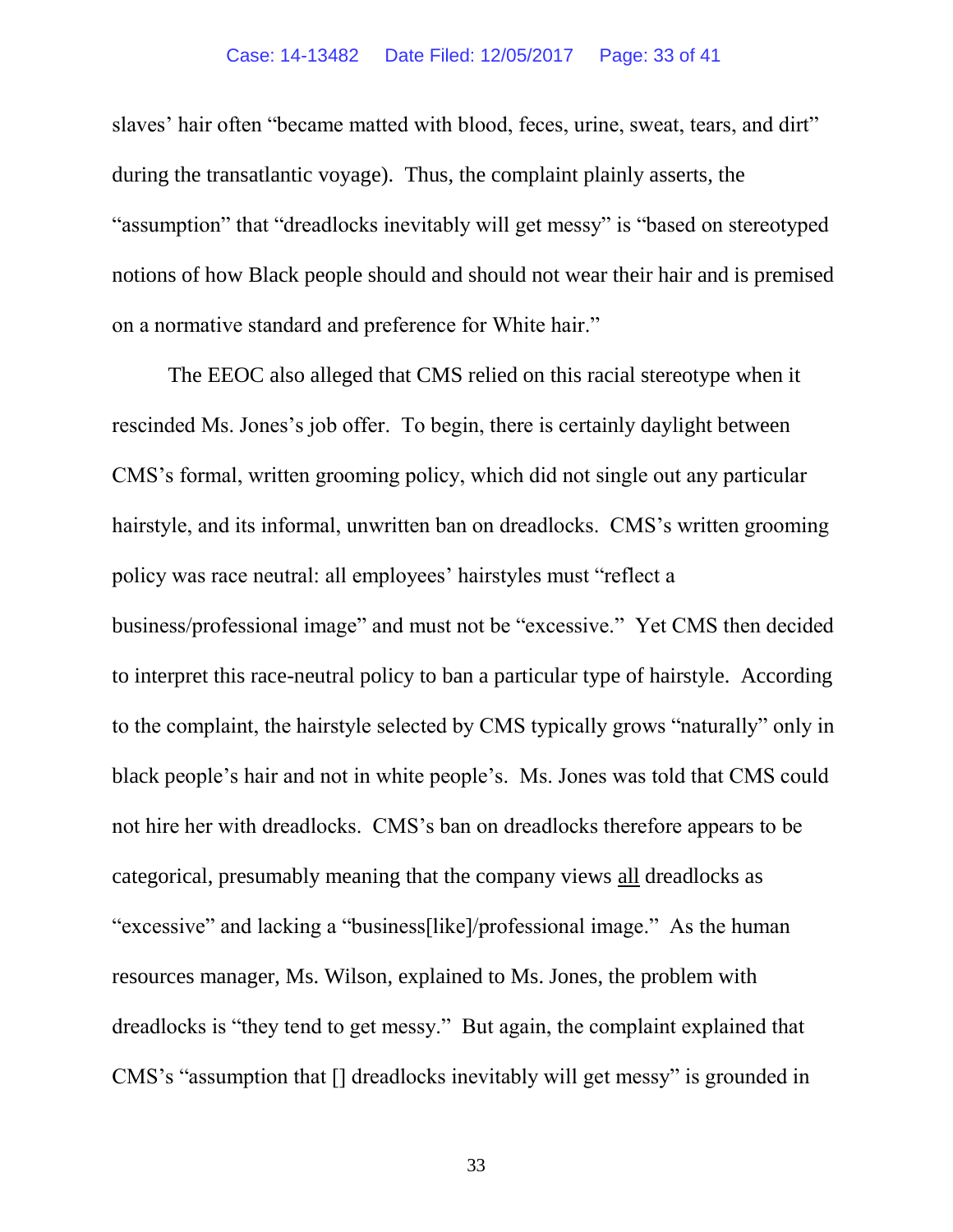"stereotyped notions" of black physical characteristics and a racial preference for employees with characteristically white traits. Thus, taking the facts alleged in the complaint as true, CMS's stated reason for not hiring Ms. Jones was plainly a racial stereotype.

Price Waterhouse tells us that an employer's mere mention of a stereotype related to the employee's protected class does "not inevitably prove that [the employee's protected status] played a part in [the] particular employment decision." 490 U.S. at 251, 109 S. Ct. at 1791. Instead, the plaintiff has the burden to "show that the employer actually relied on her [protected class] in making its decision," and "stereotyped remarks can certainly be evidence" of that. Id.

Again, this case was decided on the pleadings. The EEOC therefore had no obligation to prove that CMS reneged on Ms. Jones's job offer because of her race. It only had to allege facts to show this is plausible. Twombly, 550 U.S. at 570, 127 S. Ct. at 1974. I view the allegations I've discussed as sufficient to support a plausible claim that CMS relied on Ms. Jones's race in deciding to revoke her offer of employment. The stereotyping here, like that in Price Waterhouse, "did not simply consist of stray remarks" by a non-decisionmaker. See 490 U.S. at 251, 109 S. Ct. at 1791. The racial stereotype was the express reason, indeed the only reason, CMS gave for not hiring Ms. Jones. And it came straight from the manager who decided not to hire her. See Quigg v. Thomas Cty. Sch. Dist., 814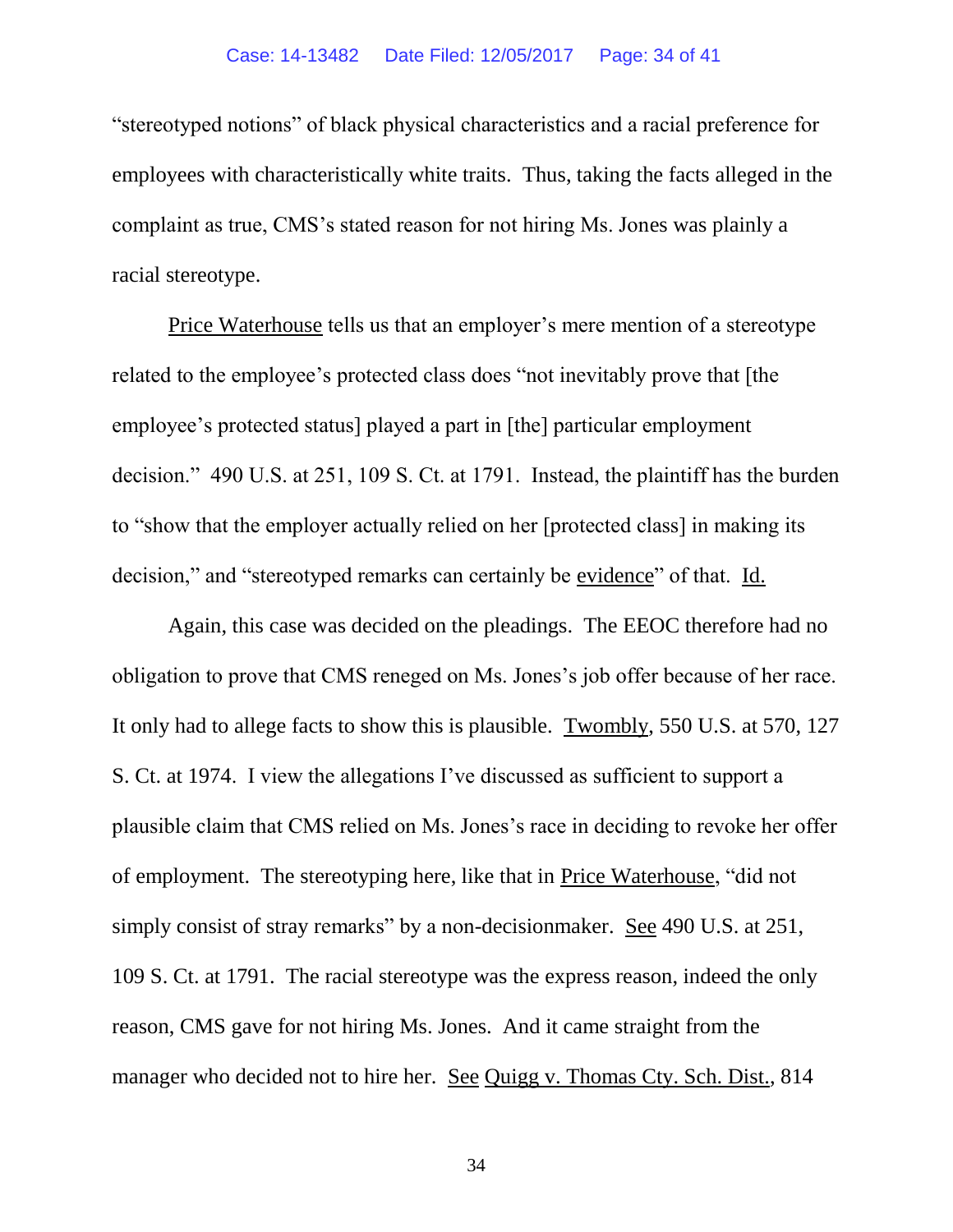F.3d 1227, 1242 (11th Cir. 2016) (holding that remarks based on sex stereotypes constituted circumstantial evidence of sex discrimination sufficient to overcome summary judgment where the remarks were made "during conversations about" the employment decision; "in relative temporal proximity to" the decision; and "specifically refer[ed] to" the company's preferences).

But the EEOC's complaint alleged another fact that shows, above and beyond plausibility, that CMS "actually relied on" Ms. Jones's race in deciding to rescind her offer. See Price Waterhouse, 490 U.S. at 251, 109 S. Ct. at 1791. Immediately after Ms. Wilson gave Ms. Jones the purported nondiscriminatory reason for CMS's dreadlocks ban—"they tend to get messy"—she acknowledged that reason did not apply to Ms. Jones's hair: "I'm not saying yours are [messy]." CMS thus recognized the distinction between dreadlocks that are truly "messy" and dreadlocks that aren't, and demonstrated it can tell the difference between the two. Even so, after it acknowledged that Ms. Jones's hair wasn't messy, CMS enforced the dreadlocks ban against her anyway. This did nothing to further the nondiscriminatory reason CMS gave for the company's dreadlocks ban. Because CMS openly acknowledged that its only nondiscriminatory reason for the dreadlocks ban did not apply to Ms. Jones, we are left with only her race as the basis for its decision not to hire her. There is no other explanation for the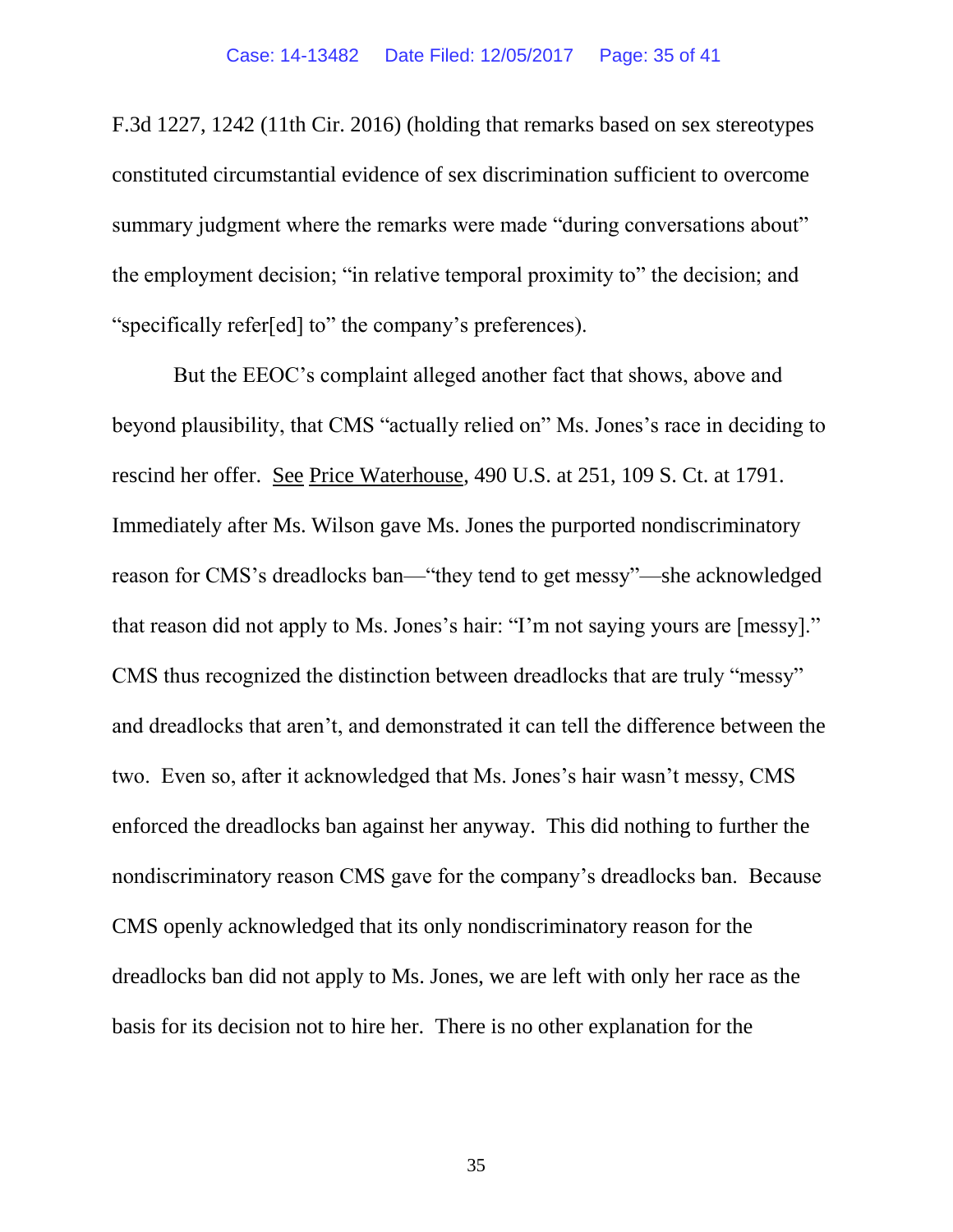company's refusal to hire a black applicant whose dreadlocks it recognizes do not implicate its one nondiscriminatory reason for banning dreadlocks.

#### D.

I have examined why the panel was wrong to apply the immutable-trait requirement and why, under Price Waterhouse, the EEOC's complaint states a claim for race discrimination. But even if we were to ignore Price Waterhouse and apply Willingham's immutable-trait requirement, the panel still reached the wrong result. The complaint clearly alleges that dreadlocks are an immutable trait that satisfies the Willingham requirement.

The panel says it defines an "immutable" trait as one that is "beyond the [plaintiff]'s power to alter," Catastrophe Mgmt., 852 F.3d at 1029 (quoting Garcia, 618 F.2d at 269), so characterizing dreadlocks as mutable might sound right. No one disputes that dreadlocks can be altered. Indeed, the complaint specifically described the "expensive and harsh treatments" that many African Americans use to "straighten their hair" "[i]n response to a pervasive animus toward the natural texture of Black people's hair." It also alleged that African Americans "wear wigs, hair pieces, or extensions to create an appearance that is consistent with Caucasian hair and style standards."

So the question of whether dreadlocks are "immutable" for purposes of Willingham depends entirely on how we define that term. "[B]eyond the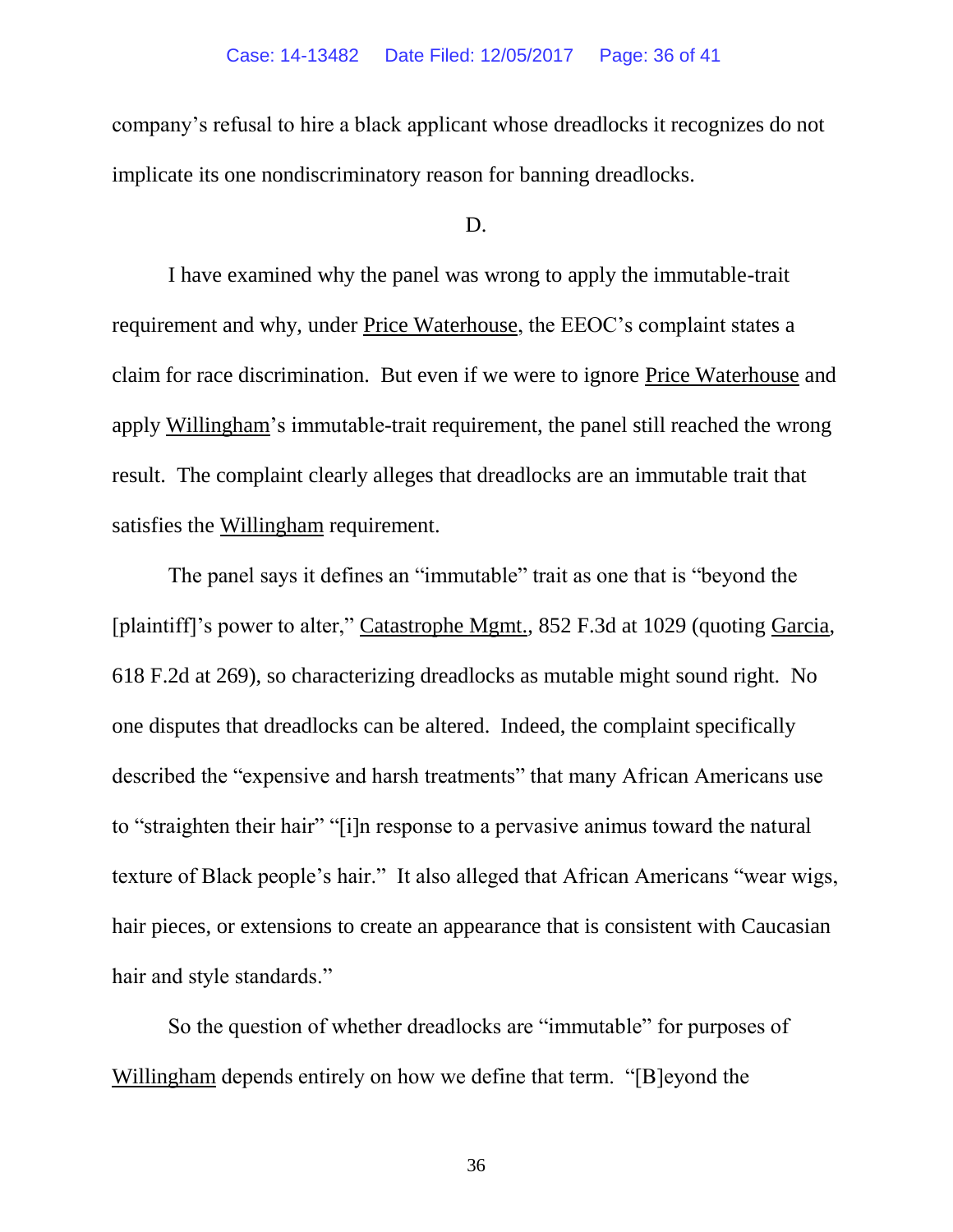[plaintiff]'s power to alter" is certainly the definition that supports the panel's holding that dreadlocks are not immutable. Id. However, in order to justify its distinction between Afros and dreadlocks, the panel uses another definition of the term. Certainly, "beyond the [plaintiff]'s power to alter" is not the definition of "immutable" that would support holding an Afro to be immutable. The same "expensive and harsh treatments" that a black person can use to turn dreadlocks into Caucasian-looking hair can be used to the same effect on an Afro. Thus, the panel turns to a different set of definitions of "immutable." Those are: "characteristics [that] are a matter of birth, and not culture," id. at 1027; "inherited physical characteristics," id.; "[characteristics] that an employee is born with," id. at 1029 n.4; and, a characteristic that is not "'the product of . . . artifice,'" id. at 1030 (quoting Rogers v. Am. Airlines, Inc., 527 F. Supp. 229, 232 (S.D.N.Y. 1981)). Taken together, the panel defines "immutable" as a trait that is naturally occurring.

Using this definition of "immutable," the complaint certainly alleged the immutability of dreadlocks. The complaint said "[d]readlocks are formed in a Black person's hair naturally, without any manipulation." (Emphasis added.)It also referred to dreadlocks as the "natural texture" of black hair and "African Americans['] . . . natural hair." And it explained that "[g]enerally, the hair of Black people naturally grows in very tight coarse coils. In contrast, the hair of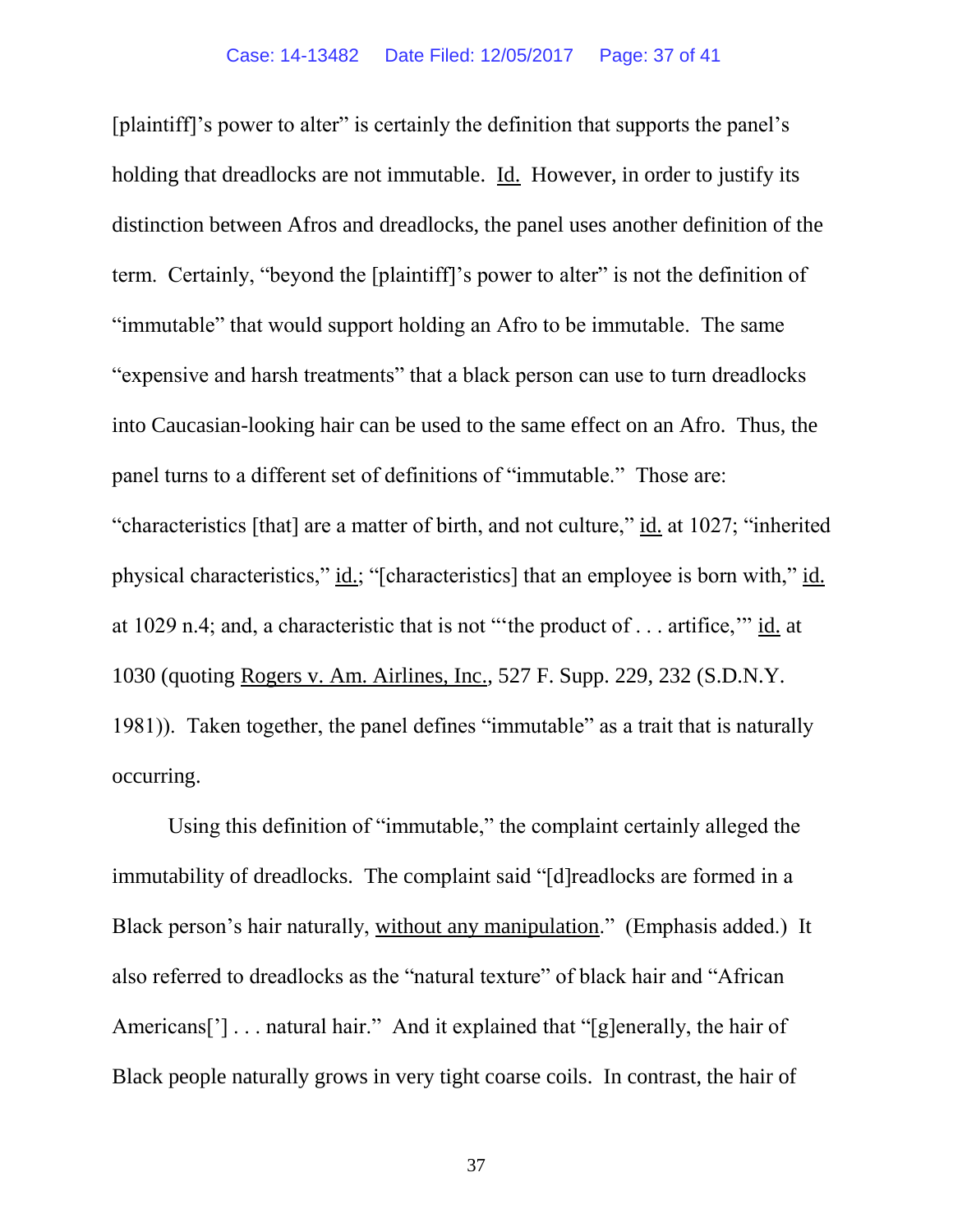White people typically grows straight or in softly curled patterns." Finally, the complaint described dreadlocks as "physiologically and culturally associated with people of African descent." (Emphasis added.) If this isn't enough to allege that dreadlocks occur naturally in black people's hair, I don't know what is.<sup>7</sup>

The panel evidently believed that an Afro is black hair in its natural, unmediated state, while dreadlocks are not. But at the motion to dismiss stage, we must accept all of the factual allegations in the complaint as true. Erickson v. Pardus, 551 U.S. 89, 93–94, 127 S. Ct. 2197, 2200 (2007) (per curiam). The panel did not do that. In concluding that the EEOC's complaint "did not allege that dreadlocks are an immutable characteristic of black persons," Catastrophe Mgmt., 852 F.3d at 1022, the panel ignored the plaintiff's well-pled allegations that dreadlocks occur "naturally" in a black person's hair. Instead, the panel substituted its own notion that the only natural black hair is an Afro.

\* \* \*

The appearance of a person's hair is always capable of change—hair can be cut, straightened, curled, or covered. The question is whether Title VII protects a black employee's choice to wear her hair in its natural state. The panel concedes it

 $\overline{a}$ 

<sup>&</sup>lt;sup>7</sup> The complaint also alleged, in the alternative, that "even if [dreadlocks] [are] not an immutable characteristic," they are, "[s]imilar to the Afro, . . . a manner of wearing hair that is suitable to the texture of Black hair and that has been worn by Black individuals as a cultural symbol."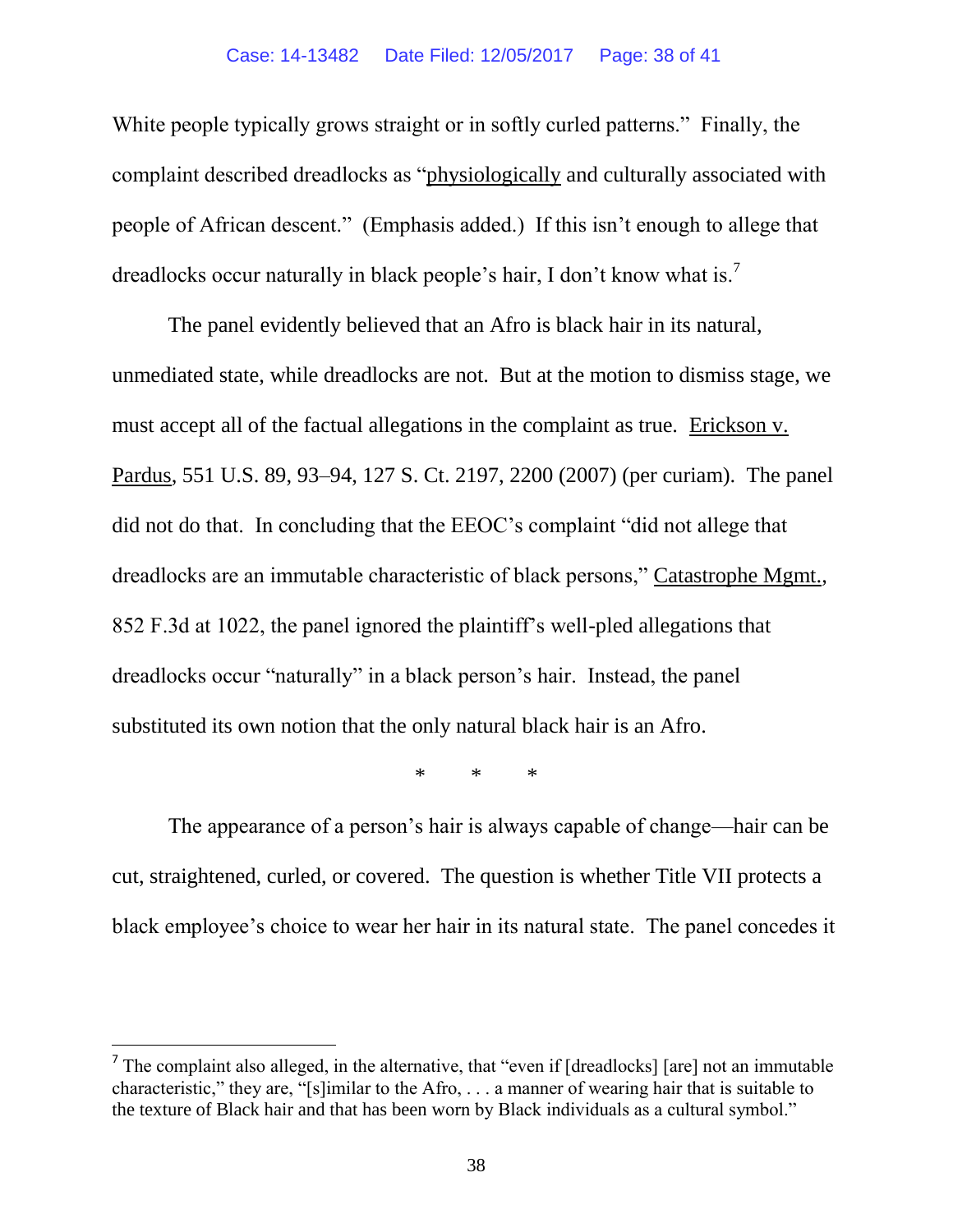does. See id. at 1030. That leaves only the question of whether the EEOC's complaint sufficiently alleged that dreadlocks are natural hair. It does.

## **III. CONCLUSION**

"[T]he very purpose of [T]itle VII is to promote hiring on the basis of job qualifications, rather than on the basis of race or color." Griggs v. Duke Power Co., 401 U.S. 424, 434, 91 S. Ct. 849, 855 (1971) (quotation omitted). Although instances of open and obvious racial discrimination in the workplace still exist, intentional discrimination may now take on more subtle forms. In many cases an employer's racial preference will be camouflaged by policies that appear facially neutral. That is what the EEOC alleged happened to Ms. Jones. A ban on "all" applicants with dreadlocks is about as race-neutral as a ban on "all" applicants with dark-colored skin.

The panel's conclusion that, as a matter of law, a blanket ban on dreadlocks does not violate Title VII's prohibition on disparate treatment is simply wrong. And so is the immutable-trait requirement the panel used to get there. If Title VII prohibits an employer from rescinding a job offer because it perceives a female applicant's appearance to be insufficiently feminine (or overly masculine), see Price Waterhouse, 490 U.S. at 256, 109 S. Ct. at 1794, it must also prohibit an employer from rescinding an offer because it perceives a black applicant's appearance to be insufficiently white (or overly black). My colleague Judge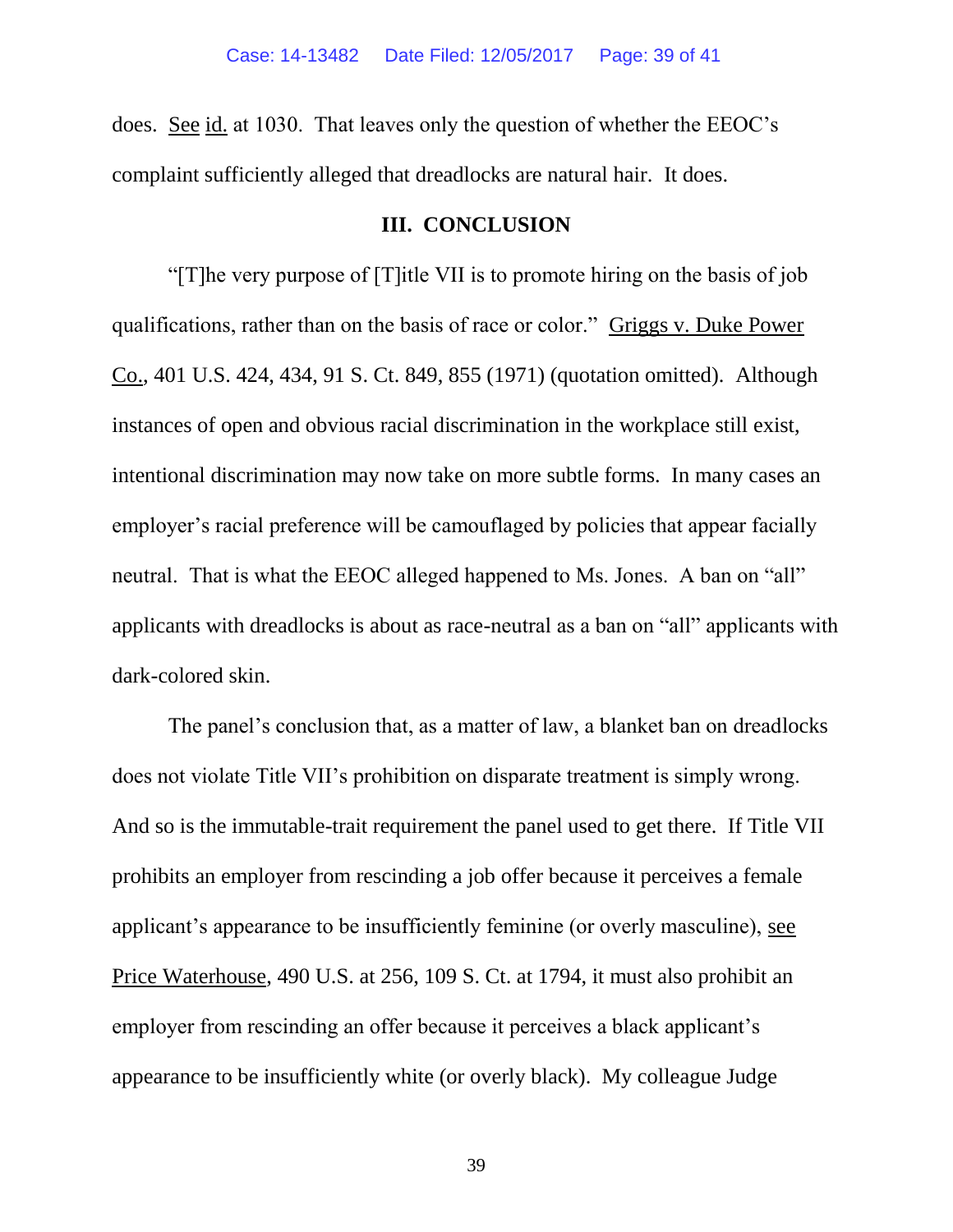William Pryor recently pointed out that a female employee "can state a claim that she experienced . . . [sex] discrimination for wearing a 'male haircut.'" Evans, 850 F.3d at 1258 (William Pryor, J., concurring). By the same logic, a black employee like Ms. Jones should be able to state a claim of race discrimination for wearing her hair in dreadlocks—a "black haircut."

Surely, the viability of Title VII cannot rest on judges drawing distinctions between Afros and dreadlocks. Yet that is what the panel opinion seems to call for. The opinion requires courts and litigants to engage in a pseudo-scientific analysis of which racial traits occur naturally and which do not. This is not how we should be deciding cases of race discrimination.

There was a time in our nation's history when a person's legal status was dictated by whether she was white or black. Courts frequently adjudicated the physical features that "[n]ature has stampt upon the African and his descendants."<sup>8</sup> Hudgins v. Wright, 11 Va. 134, 139 (Va. 1806) (stating that a "woolly head of hair" is the "strong[est] [] ingredient in the African constitution" (emphasis omitted)). Today we count those decisions among the most shameful in the history of our courts. And, of course, Congress's purpose in passing Title VII was to eliminate one of the many stubborn vestiges of that era. Our task, in applying that statute today, is to be true to that most important goal. The panel opinion is not.

 $\overline{a}$ 

<sup>&</sup>lt;sup>8</sup> See generally Ariela J. Gross, Litigating Whiteness: Trials of Racial Determination in the Nineteenth-Century South, 108 Yale L.J. 109 (1998).